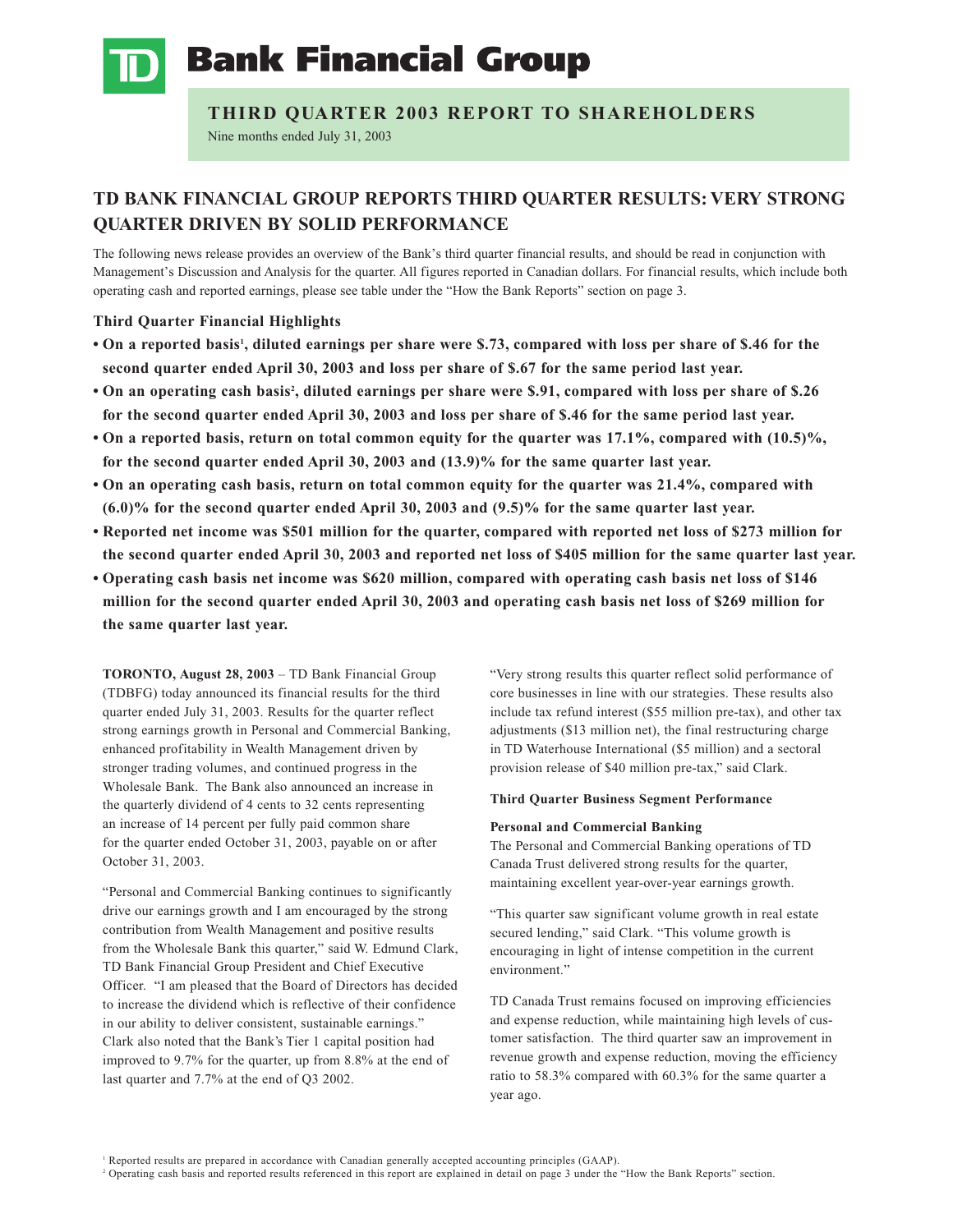Credit quality also improved in the third quarter, particularly in the personal lending side of the business. Credit loss improvements were largely attributable to post-integration benefits and enhanced risk management processes.

Following the quarter, TDBFG announced an agreement with Laurentian Bank to acquire 57 retail branches of Laurentian Bank in Ontario and Western Canada. Subject to regulatory approval, the deal is expected to close by October 31, 2003.

"This acquisition allows us to extend our franchise and bolster our presence in key markets in Ontario and Western Canada," said Clark. "The acquisition is expected to be positive but not material to TDBFG's earnings in the first year."

## **Wealth Management**

The Bank's Wealth Management business continued to deliver on its strategies in the third quarter. Net income increased by more than four and a half times over the same quarter last year. TD Waterhouse's efforts to improve profitability per trade in discount brokerage, coupled with strong gains in North American trading volumes resulted in improved results for its discount brokerage business. Internationally TD Waterhouse is on track to reaching break-even in 2004, having achieved break-even results on an annualized basis for the month of July.

"In North America, our discount brokerage operations' earnings improved as we translated robust growth in trading volumes this quarter into strong earnings results, particularly in the United States," explained Clark. "We also saw solid growth in assets under administration."

Outside of North America, the quarter saw TDBFG change its position in Hong Kong and Singapore from operator to minority investor and a decision to exit the stock brokerage and asset management businesses in India. TD Waterhouse is now more focused on its international operations in the United Kingdom.

"I am pleased with the continued improvements in profitability across our Wealth Management businesses," said Clark. "We

will continue to leverage our strengths to ensure the Wealth Management businesses in North America and the United Kingdom have the capacity to deliver a greater contribution to future earnings."

### **Wholesale Bank**

The Wholesale Bank continued to make progress in delivering on its strategy of focusing on core clients and products, and in exiting the non-core loan portfolio. The quarter was marked by strong investment banking results driven by increased demand for financings and equity products. Trading-related revenues were weaker reflecting poor liquidity in equity structured products. Loan revenue continued to decline in line with declining asset volumes and hedging activities.

No provisions for credit losses were incurred in the core loan portfolio. The core loan portfolio purchased over \$1.5 billion in credit protection in the quarter at an annualized cost of \$19 million. The non-core portfolio released \$40 million in sectoral provisions. Impaired loan formations in the non-core portfolio were higher, but were in line with expectations. Overall the credit environment improved substantially in the quarter.

"The core business is executing on plan and I am confident in our ability to meet our operating earnings expectations for the year," said Clark. "We have reduced the Wholesale Bank's risk profile considerably and I am satisfied with the progress we have made in exiting loans in our non-core portfolio."

## **Conclusion**

"This quarter demonstrates that we have the right strategies and more importantly, we can execute them effectively to drive greater and more sustainable value for shareholders," said Clark. "Our focus on shareholder value underpins all of our key business strategies and we expect to maintain earnings momentum as we continue to execute these strategies in the quarters ahead."

(As reported Thursday, August 28, 2003)

*From time to time, TD makes written and oral forward-looking statements, including in this report, in other filings with Canadian regulators or the U.S. Securities and Exchange Commission (SEC), and in other communications. All such statements are made pursuant to the "safe harbour" provisions of the United States Private Securities Litigation Reform Act of 1995. Forward-looking statements include, among others, statements regarding TD's objectives and strategies to achieve them, the outlook for TD's business lines, and TD's anticipated financial performance. Forward-looking statements are typically identified by words such as "believe", "expect", "may" and "could". By their very nature, these statements are subject to inherent risks and uncertainties, general and specific, which may cause actual results to differ materially from the expectations expressed in the forward-looking statements. Some of the factors that could cause such differences include: the credit, market, liquidity, interest rate, operational and other risks discussed in the management's discussion and analysis section of this report and other regulatory filings made in Canada and with the SEC; legislative and regulatory developments; the degree of competition in the markets in which TD operates, both from established competitors and new entrants; technological change; changes in government and economic policy including as to interest rates; the health of the global economic, business and capital markets environments; and management's ability to anticipate and manage the risks associated with these factors and execute TD's strategies. This list is not exhaustive. Other factors could also adversely affect TD's results. All such factors should be considered carefully when making decisions*  with respect to TD, and undue reliance should not be placed on TD's forward-looking statements. TD does not undertake to update any *forward-looking statements, written or oral, that may be made from time to time by or on our behalf.*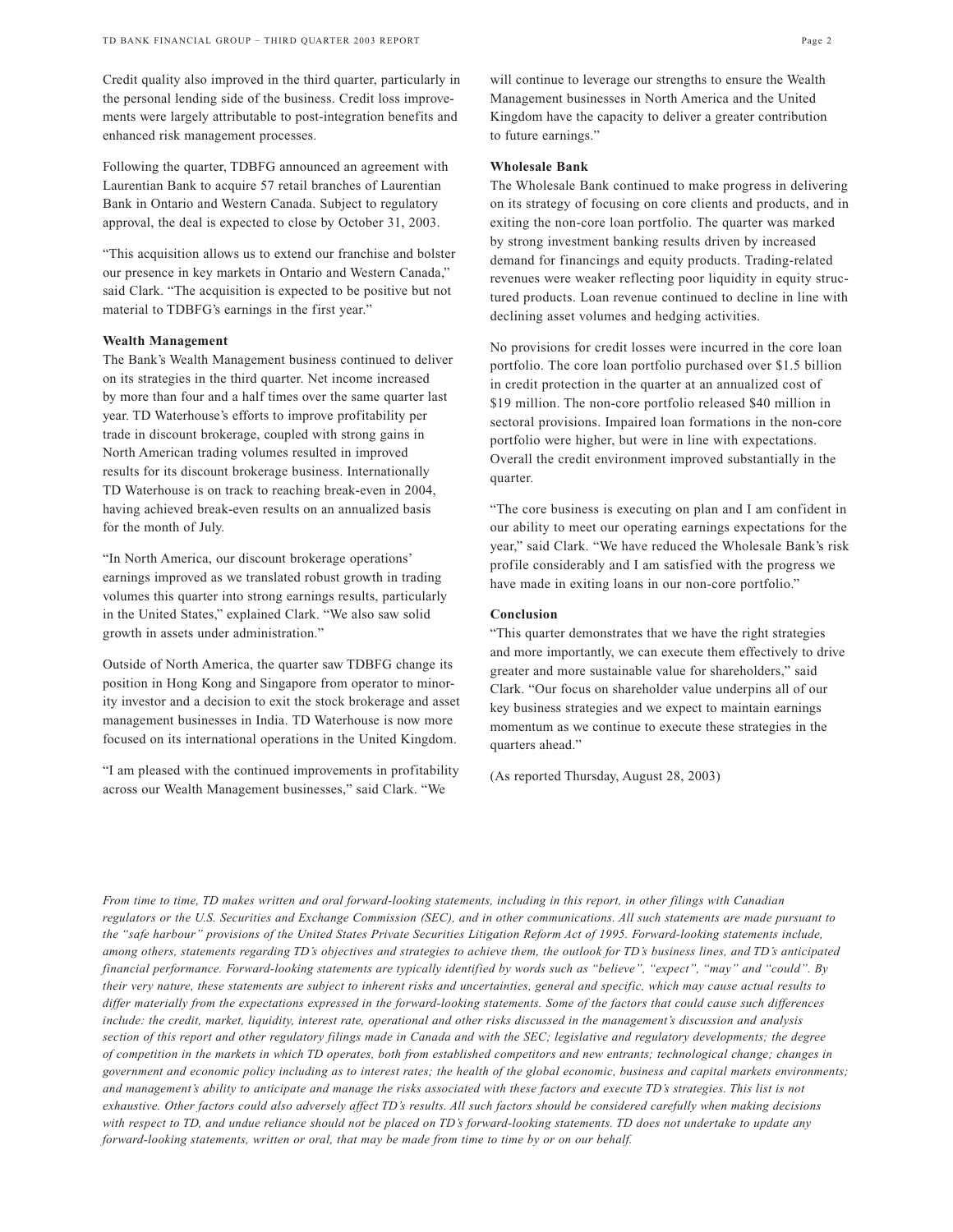# **Management's Discussion and Analysis of Operating Performance**

### **How the Bank Reports**

The Bank prepares its financial statements in accordance with Canadian generally accepted accounting principles (GAAP) and are presented on pages 8 to 15 of this Third Quarter Report to Shareholders. The Bank refers to results prepared in accordance with GAAP as the "**reported basis**".

In addition to presenting the Bank's results on a reported basis, the Bank utilizes the "**operating cash basis**" to assess each of its businesses and to measure overall Bank performance against targeted goals. The definition of operating cash basis begins with the reported GAAP results and then excludes the impact of special items and non-cash charges related to identified intangible amortization from business combinations. There were no special items in the first, second and third quarters of fiscal 2003. For fiscal 2002, the only special item excluded was a gain on sale of the Bank's mutual fund record keeping and custody business in the first and third quarter 2002. The Bank views special items as transactions that are not part of the Bank's normal daily business operations and are therefore not indicative of underlying trends. The Bank's non-cash identified intangible amortization charges relate to the Canada Trust acquisition in fiscal 2000. The Bank has excluded non-cash amortization charges related to identified intangibles as it ensures comparable treatment between periods and comparable treatment with goodwill. Consequently, the Bank believes that the operating cash basis provides the reader with an understanding of the Bank's results that can be consistently tracked from period to period.

The goodwill impairment recorded by the Bank in the second quarter 2003 relating to the international unit of its wealth management business and its U.S. equity options business was not considered a special item for exclusion when determining the operating cash basis results. Restructuring costs are reviewed by the Bank on a case-by-case basis to determine whether they are deemed special items. The restructuring charges recognized by

the Bank in the second quarter 2003, related to the international unit of its wealth management business and its U.S. equity options business, were not considered special items given that they were incurred as part of the rationalization of the existing businesses and not as part of an acquisition which the Bank would normally consider as a special item.

As explained, operating cash basis results are different from reported results determined in accordance with GAAP. The term "operating cash basis results" is not a defined term under GAAP, and therefore may not be comparable to similar terms used by other issuers. The table below provides a reconciliation between the Bank's operating cash basis results and its reported results.

### **Net Income**

Operating cash basis net income for the quarter was \$620 million, compared with operating cash basis net loss of \$269 million for the same quarter last year. On an operating cash basis, basic earnings per share were \$.92 and diluted earnings per share were \$.91 this quarter, compared with loss per share of \$.46 in the same quarter last year. Operating cash basis return on total common equity was 21.4% for the quarter as compared with (9.5)% last year. Operating cash basis return on invested capital was 17.6% for the quarter compared with (8.2)% in the same quarter a year ago. Invested capital is equal to common equity plus the cumulative amount of goodwill and intangible assets amortized as of the reporting date.

Reported net income was \$501 million for the third quarter, compared with a reported net loss of \$405 million in the same quarter last year. Reported basic earnings per share were \$.74 and reported diluted earnings per share were \$.73 for the quarter, compared with loss per share of \$.67 in the same quarter last year. Reported return on total common equity was 17.1% for the quarter compared with (13.9)% last year.

## **Reconciliation of Operating Cash Basis Results to Reported Results**

(unaudited, in millions of dollars)

|                                                                                                                                                                                                                                                                  |    | For the three months ended        |              |                                      | For the nine months ended |                                    |               |                                      |  |  |
|------------------------------------------------------------------------------------------------------------------------------------------------------------------------------------------------------------------------------------------------------------------|----|-----------------------------------|--------------|--------------------------------------|---------------------------|------------------------------------|---------------|--------------------------------------|--|--|
|                                                                                                                                                                                                                                                                  |    | July 31<br>2003                   |              | July 31<br>2002                      |                           | July 31<br>2003                    |               | July $31$<br>2002                    |  |  |
| Net interest income (TEB)<br>Provision for credit losses<br>Other income<br>Non-interest expenses                                                                                                                                                                | \$ | 1.460<br>(59)<br>1,193<br>(1,697) | \$           | 1,452<br>(1,250)<br>1,016<br>(1,641) | S                         | 4,405<br>(269)<br>3,330<br>(5,807) | $\mathcal{S}$ | 4,081<br>(1,975)<br>3,835<br>(5,119) |  |  |
| Income (loss) before provision for (benefit of) income taxes<br>and non-controlling interest in net income of subsidiaries<br>Provision for (benefit of) income taxes (TEB)<br>Non-controlling interest in net income of subsidiaries                            |    | 897<br>254<br>(23)                |              | (423)<br>(167)<br>(13)               |                           | 1,659<br>636<br>(69)               |               | 822<br>199<br>(48)                   |  |  |
| Net income $(\text{loss})$ – operating cash basis<br>Preferred dividends                                                                                                                                                                                         | \$ | 620<br>(21)                       | S.           | (269)<br>(23)                        | <b>S</b>                  | 954<br>(66)                        | \$.           | 575<br>(70)                          |  |  |
| Net income (loss) applicable to common shares –<br>operating cash basis<br>Gain on sale of mutual fund record keeping and custody business,<br>net of income taxes                                                                                               | \$ | 599                               | \$           | (292)<br>18                          | S                         | 888                                | S             | 505<br>32                            |  |  |
| Net income (loss) applicable to common shares – cash basis<br>Non-cash intangible amortization, net of income taxes                                                                                                                                              |    | 599<br>(119)                      |              | (274)<br>(154)                       |                           | 888<br>(379)                       |               | 537<br>(478)                         |  |  |
| Net income (loss) applicable to common shares – reported basis                                                                                                                                                                                                   | \$ | 480                               | $\mathbb{S}$ | (428)                                | S                         | 509                                | \$            | 59                                   |  |  |
| (dollars)                                                                                                                                                                                                                                                        |    |                                   |              |                                      |                           |                                    |               |                                      |  |  |
| Basic net income (loss) per common share – operating cash basis<br>Diluted net income (loss) per common share – operating cash basis<br>Basic net income (loss) per common share – reported basis<br>Diluted net income (loss) per common share – reported basis | S  | .92<br>.91<br>.74<br>.73          | $\mathbb{S}$ | (.46)<br>(.46)<br>(0.67)<br>(.67)    | $\mathbf{s}$              | 1.37<br>1.36<br>.78<br>.78         | \$.           | .79<br>.78<br>.09<br>.09             |  |  |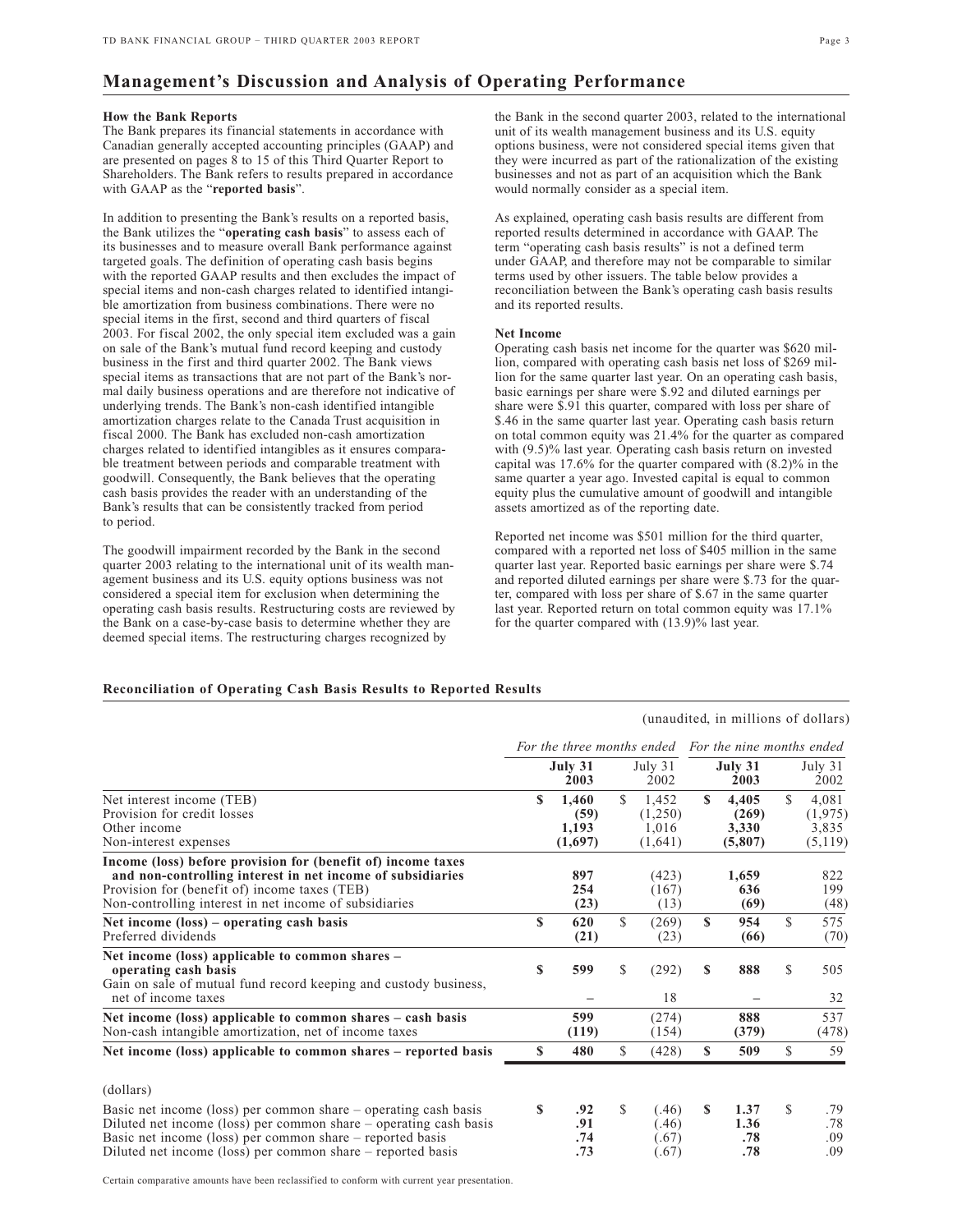For the nine months ended July 31, 2003, operating cash basis net income was \$954 million compared with \$575 million for the same period last year. On an operating cash basis, basic earnings per share were \$1.37, compared with basic earnings per share of \$.79 in the same period last year and diluted earnings per share were \$1.36, compared with diluted earnings per share of \$.78 last year. Operating cash basis return on total common equity was 10.4% for the nine months ended July 31, 2003 compared with 5.5% for the same period last year. Operating cash basis return on invested capital was 8.6% for the nine months ended July 31, 2003 compared with 4.8% in the same period a year ago.

Reported net income was \$575 million for the nine months ended July 31, 2003 compared with net income of \$129 million in the same period last year. Reported basic and diluted earnings per share were \$.78 for the nine months ended July 31, 2003 compared with \$.09 last year. Reported return on total common equity was 6.0% for the nine months ended July 31, 2003, compared with .6% last year.

The Bank's total economic profit was \$227 million in the third quarter 2003 compared with an economic loss of \$692 million in the same quarter last year. The Bank's total economic loss for the nine months ended July 31, 2003 was \$234 million compared with a total economic loss of \$675 million in the same period a year ago. The Bank utilizes economic profit as a tool to measure shareholder value creation. Economic profit (loss) is operating cash basis net income (loss) applicable to common shares after providing a charge for invested capital.

#### **Net Interest Income**

Net interest income is calculated on a taxable equivalent basis (TEB), which means that the value of non-taxable or tax-exempt income such as dividends is adjusted to its before tax value. Net interest income (TEB) was \$1,460 million this quarter, a yearover-year increase of \$8 million or 1%. The increase relates to interest income from income tax refunds and lower securitization adjustments. In addition, the increase in net interest income partially relates to Personal and Commercial Banking where personal loan volumes – excluding securitizations – increased \$4 billion from a year ago. These increases were somewhat offset by a decrease in net interest income at the Wholesale Bank as a result of decreased interest income from trading activities and lower lending assets during the quarter. Net interest income excluding the TEB adjustment was \$1,402 million this quarter, a year-over-year decrease of \$2 million.

For the nine months ended July 31, 2003, net interest income (TEB) was \$4,405 million, an increase of \$324 million or 8% over the same period last year. The increase in net interest income relates to interest income from income tax refunds and lower securitization adjustments. In addition, the increase is due to increased income from trading activities in the Wholesale Bank which was partially offset by lower net interest income in non trading activities due to lower assets. Net interest income excluding the TEB adjustment for the nine months ended July 31, 2003 was \$4,237 million, an increase of \$325 million compared with the same period last year.

### **Other Income**

Other income on an operating cash basis was \$1,193 million for the quarter, an increase of \$177 million or 17% from the same quarter last year, after excluding the special gain from the sale of the Bank's custody business in the third quarter 2002. In the third quarter 2002, the Bank sold its custody business and recorded a pre-tax gain of \$22 million. The Bank has excluded this special gain in analyzing its performance as it is not a recurring event. Reported other income was \$1,193 for the quarter, an increase of \$155 million or 15% from the same period last year.

During the quarter, trading income reported in other income increased by \$54 million compared with the same quarter last year, while trading-related income generated by the Wholesale Bank – which is the total of trading income reported in other

income and the net interest income on trading positions reported in net interest income – was \$204 million for the quarter, a decrease of \$14 million or 6% compared with a year ago. The decrease over last year is primarily due to lower trading revenues in equity structured products. The investment securities portfolio realized net gains of \$18 million this quarter compared with losses of \$8 million in the same quarter last year due to lower securities' write downs. Overall, the investment securities portfolio continues to have a surplus over its book value of \$354 million compared with \$228 million at the end of 2002. Underwriting fees increased by \$26 million or 53% as compared with the same quarter a year ago, reflecting increased underwriting activities in both the equity and fixed income businesses. In addition, the increase in other income reflected an increase in discount brokerage fees and commissions of \$25 million or 11% compared with the same quarter a year ago. This increase reflects an increase of 15% in average trades per day to 110,000 from 96,000 a year ago. Fees from card services and service charges increased \$27 million or 13% over a year ago and insurance revenues increased by \$17 million or 18%.

For the nine months ended July 31, 2003, other income was \$3,330 million, a decrease of \$505 million or 13% compared with the same period last year, after excluding the special gain from the sale of the Bank's mutual fund record keeping and custody business in the first and third quarters of 2002. In the first and third quarters of 2002, the Bank sold its mutual fund record keeping and custody business and recorded a pre-tax gain of \$18 million and \$22 million, respectively. The Bank has excluded these special gains in analyzing its performance as they are not recurring events. Reported other income was \$3,330 million for the nine months ended July 31, 2003, a decrease of \$545 million or 14% from the same period last year.

For the nine months ended July 31, 2003, trading income reported in other income decreased by \$339 million or 73% compared with last year, while trading-related income generated by the Wholesale Bank was \$912 million for the period, a decrease of \$111 million or 11% compared with the same period last year. The decrease reflects a decline in market activity levels across equity and interest rate products compared with last year. The investment securities portfolio realized no net gains or losses for the nine months ended July 31, 2003 compared with gains of \$40 million in the same period last year. The decrease is primarily attributable to market conditions. The decline in other income for the nine months ended July 31, 2003 also reflected a decrease in discount brokerage fees and commissions of \$26 million or 4% and a decrease of \$20 million or 5% in income from mutual fund management. Also contributing to the decline in other income were write downs of \$39 million during the second quarter of 2003, resulting from other than temporary impairments in certain international wealth management joint ventures. Somewhat offsetting the decline in other income was a year-over-year increase in fees from card services and service charges of \$59 million or 9% and an increase in insurance revenues of \$26 million or 9% as compared with the same period last year.

## **Non-Interest Expenses**

Total operating cash basis expenses for the quarter increased by \$56 million to \$1,697 million from the same quarter last year. The increase in expenses is primarily related to increased variable compensation expenses in the Wholesale Bank compared with the same quarter last year. Operating cash basis expenses exclude non-cash identified intangible amortization. On a reported basis, expenses increased by \$1 million from a year ago to \$1,883 million. In the third quarter 2003, the impact of noncash identified intangible amortization on the Bank's reported expenses was \$186 million compared with \$241 million in the same quarter a year ago. Beginning in fiscal 2003, the Bank has applied the fair value method of accounting for stock options and recorded an expense of \$2 million this quarter.

On an operating cash basis, the Bank's overall efficiency ratio improved to 64.0% in the current quarter from 66.5% the same quarter a year ago. The Bank's consolidated efficiency ratio is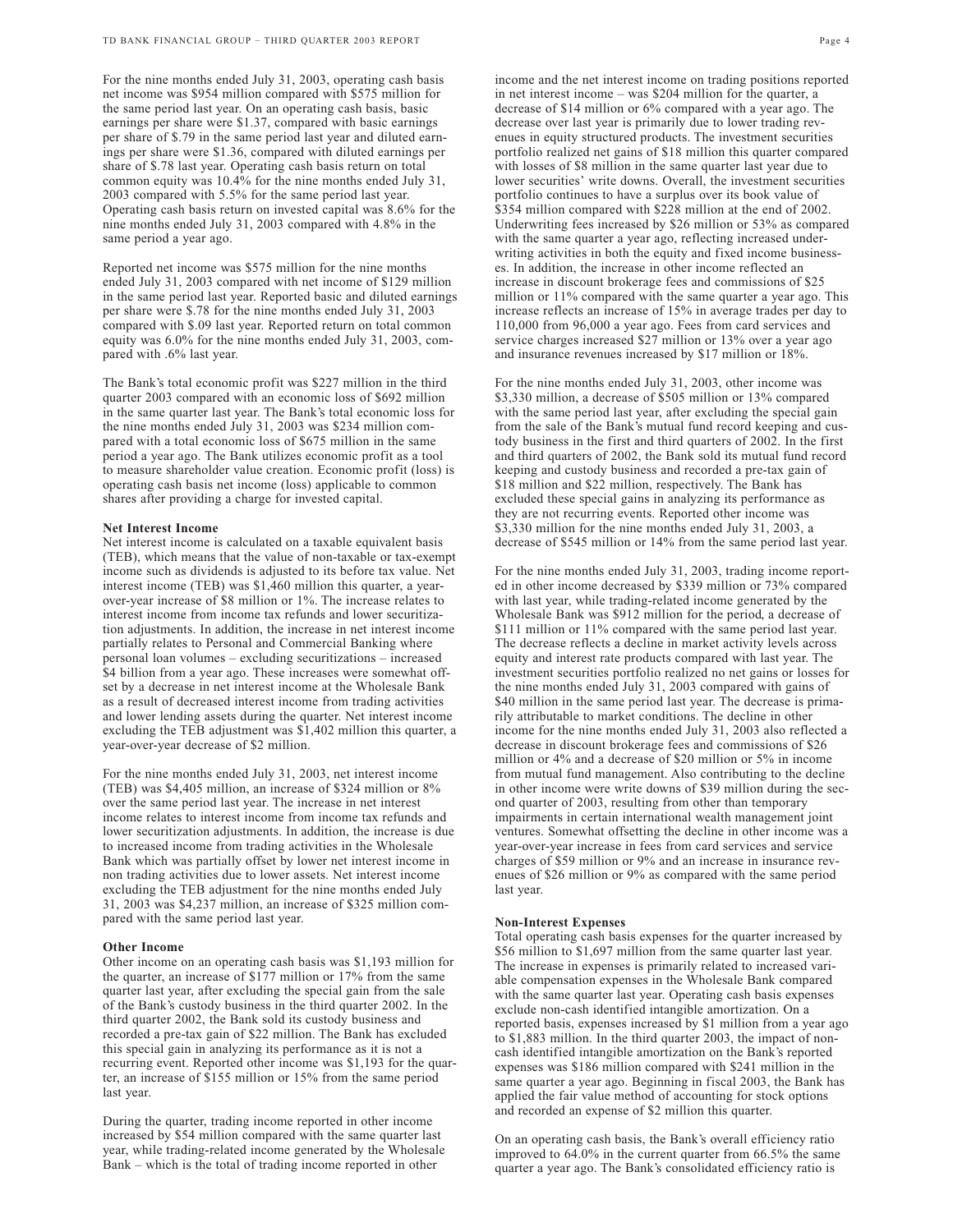impacted by shifts in its business mix. The efficiency ratio is viewed as a more relevant measure for Personal and Commercial Banking, which had an efficiency ratio, excluding amortization of intangibles, of 58.3% this quarter as compared with 60.3% a year ago. During the quarter, the method used to calculate the efficiency ratio for Personal and Commercial Banking was changed to no longer exclude the funding costs for the acquisition of Canada Trust. On a reported basis, the Bank's overall efficiency ratio improved to 72.6% from 77.1% in the same quarter a year ago.

For the nine months ended July 31, 2003, operating cash basis expenses increased \$688 million to \$5,807 million compared with the same period last year. The increase in expenses is primarily a result of \$624 million in goodwill write downs related to the international unit of the Bank's wealth management business and its U.S. equity options business in the Wholesale Bank recognized in the second quarter of 2003. During the second quarter 2003, the Bank reviewed the value of goodwill assigned to these businesses and determined that an impairment in value had occurred. In addition, during the second quarter 2003 the Bank determined that it was necessary to restructure these operations and as a result recorded \$87 million in restructuring costs in the second quarter and \$5 million in the third quarter 2003. On a reported basis, expenses increased by \$513 million from a year ago to \$6,404 million. The impact of non-cash identified intangible amortization on the Bank's reported expenses for the nine months ended July 31, 2003 was \$597 million compared with \$772 million in the same period a year ago. For the nine months ended July 31, 2003, the expense related to stock options included in non-interest expenses was \$7 million. On an operating cash basis, the Bank's overall efficiency ratio for the nine months ended July 31, 2003 weakened to 75.1% from 64.7% the same period a year ago. On a reported basis, the Bank's overall efficiency ratio for the nine months ended July 31, 2003 weakened to 84.6% from 75.7% in the same period a year ago.

### **Taxes**

The Bank's operating cash basis effective tax rate, on a taxable equivalent basis, was 28.3% for the quarter compared with 39.5% in the same quarter a year ago. The change in the effective tax rate is due to a change in the Bank's business mix, the reduction of statutory tax rates and tax adjustments this quarter. On a reported basis, the effective tax rate was 19.8% for the quarter compared with 43.2% a year ago.

For the nine months ended July 31, 2003, the Bank's operating cash basis effective tax rate, on a taxable equivalent basis, was impacted by the goodwill and joint venture write downs recorded in the second quarter of 2003. As portions of these write downs are not tax-effected for reporting purposes, the provision for income taxes as a percentage of pre-tax income is not considered a meaningful measure for this period.

### **Balance Sheet**

Total assets were \$302 billion at the end of the third quarter, \$24 billion or 9% higher than as at October 31, 2002. Increased securities volumes from securities purchased under resale agreements and trading securities represented \$14 billion and \$12 billion of the increase, respectively. As compared with year end, personal loans, including securitizations, increased by \$4 billion to reach \$47 billion. At the end of the third quarter, residential mortgages, including securitizations, increased by \$3 billion to reach \$70 billion as compared with year end. Bank-originated securitized assets not included on the balance sheet amounted to \$18 billion compared with \$15 billion at October 31, 2002.

Wholesale deposits increased by \$3 billion and securities sold short or under repurchase agreements increased by \$8 billion as compared with October 31, 2002. Personal non-term deposits increased by \$2 billion and personal term deposits increased by \$1 billion compared with October 31, 2002, to \$53 billion and \$51 billion, respectively.

## **Managing Risk**

## **Credit Risk and Provision for Credit Losses**

During the quarter, the Bank expensed \$59 million through the provision for credit losses, compared with \$1,250 million in the same quarter last year. The provision for credit losses during the quarter related primarily to the Personal and Commercial Bank and included a reversal of \$40 million in sectoral allowances previously established for the non-core portfolio of the Wholesale Bank. In addition, the Bank transferred \$95 million from sectoral allowances to specific allowances. For the nine months ended July 31, 2003, the Bank expensed \$269 million through the provision for credit losses compared with \$1,975 million for the same period last year. During the nine months ended July 31, 2003, the Bank transferred \$501 million from sectoral allowances to specific allowances. The total allowance for credit losses (specific, general and sectoral allowances) exceeded gross impaired loans by \$643 million at the end of the quarter, compared with a \$975 million excess at October 31, 2002.

## **Interest Rate Risk**

The objective of interest rate risk management is to ensure stable and predictable earnings are realized over time. In this context, the Bank has adopted a "fully-hedged" approach to profitability management for its asset and liability positions. Key aspects of this approach are:

- minimizing the impact of interest rate risk on net interest income and economic value within Personal and Commercial Banking; and
- measuring the contribution of each product on a risk adjusted, fully-hedged basis, including the impact of financial options granted to customers.

The Bank uses derivative financial instruments, wholesale instruments and other capital market alternatives and, less frequently, product pricing strategies to manage interest rate risk. As at July 31, 2003, an immediate and sustained 100 basis point increase in rates would have decreased the economic value of shareholders' equity by \$33 million after-tax.

### **Liquidity Risk**

The Bank holds a sufficient amount of liquidity to fund its obligations as they come due under normal operating conditions as well as under various stress test scenarios with a base case scenario that defines the minimum amount of liquidity that must be held at all times. This base case scenario provides coverage for 100% of our unsecured wholesale debt coming due as well as other potential deposit run-off and contingent liabilities for a period of 30 days. As of July 31, 2003, our consolidated surplus liquid asset position under the base case scenario at 30 days was \$15.6 billion in Canadian dollars, compared with a position of \$5.5 billion at October 31, 2002. The Bank ensures that it meets the requirements by managing its cash flows and holding highly liquid assets in Canadian and U.S. dollars as well as other foreign currencies that can be readily converted into cash. The Bank manages liquidity on a global basis, ensuring the prudent management of liquidity risk in all its operations. In addition to a large base of stable retail and commercial deposits, the Bank has an active wholesale funding program including asset securitization. This funding is highly diversified as to source, type, currency and geographical location.

### **Market Risk**

The Bank manages market risk in its trading books by using several key controls. The Bank's market risk policy sets out detailed limits for each trading business, including Value at Risk (VaR), stress test, stop loss, and limits on profit and loss sensitivity to various market factors. Policy controls are augmented by active oversight by independent market risk staff and frequent management reporting. VaR is a statistical loss threshold which should not be exceeded on average more than once in 100 days. It is also the basis for regulatory capital for market risk. The table on the following page presents average and end-ofquarter VaR usage for the three and nine month periods ended July 31, 2003, as well as the fiscal 2002 average. The Bank backtests its VaR by comparing it to daily net trading revenue.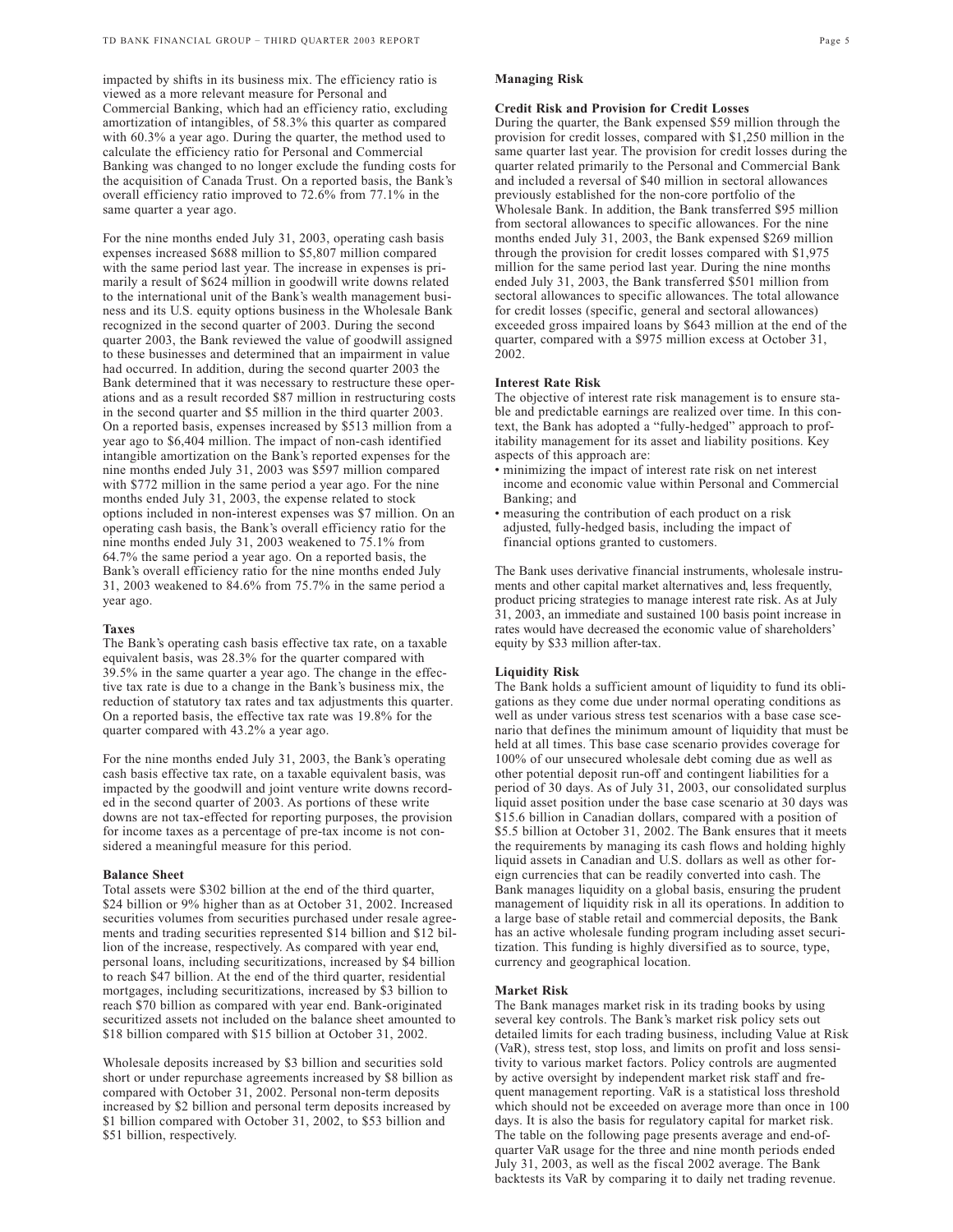For both the three and nine month periods ended July 31, 2003, daily net trading revenues were positive for 95.5% and 97.4% of the trading days, respectively. Losses never exceeded the Bank's

statistically predicted VaR for the total of our trading-related businesses.

## **Value at Risk Usage – Wholesale Bank**

|                        | For the three<br>months ended | For the three<br>months ended | For the nine<br>months ended | For the twelve<br>months ended |
|------------------------|-------------------------------|-------------------------------|------------------------------|--------------------------------|
| (millions of dollars)  | July 31 2003<br>As at         | July 31 2003<br>Average       | July 31 2003<br>Average      | Oct. 31 2002<br>Average        |
| Interest rate risk     | \$(19.5)                      | \$(19.2)                      | \$(17.2)                     | (17.5)                         |
| Equity risk            | (4.9)                         | (7.5)                         | (7.2)                        | (11.1)                         |
| Foreign exchange risk  | (2.7)                         | (3.3)                         | (3.3)                        | (2.1)                          |
| Commodity risk         | (1.1)                         | (.9)                          | (.8)                         | (.4)                           |
| Diversification effect | 10.2                          | 12.0                          | 10.6                         | 10.4                           |
| Global Value at Risk   | (18.0)<br>S.                  | (18.9)<br>S.                  | (17.9)<br>S.                 | (20.7)                         |

### **Capital**

As at July 31, 2003, the Bank's Tier 1 capital ratio was 9.7%, compared with 8.1% at October 31, 2002. Risk-weighted assets decreased by \$7 billion or 5.5% as compared with year end. In addition, Tier 1 capital increased by \$1 billion or 13.4% as compared with October 31, 2002, thereby improving our Tier 1 capital ratio. In addition, total capital increased by \$2 billion or 13.4% as compared with year end.

During the quarter, the Bank redeemed US\$175 million in Class A Preferred Shares, Series G. During the second quarter of 2003, the Bank redeemed \$150 million in Class A Preferred Shares, Series K and US\$50 million in Class A Preferred Shares, Series L and issued \$350 million in Class A Preferred Shares, Series M and \$200 million in Class A Preferred Shares, Series N.

## **Management's Discussion and Analysis of TD's Businesses**

The Bank's operations and activities are organized around the following operating business segments: Personal and Commercial Banking, Wholesale Bank and Wealth Management. Results of each business segment reflect revenues, expenses, assets and liabilities generated by the business in that segment. The Bank measures and evaluates the performance of each segment based on cash basis net income, return on invested capital and economic profit. Cash basis results exclude non-cash charges related to identified intangible amortization from business combinations. Results which include special items and identified intangible amortization for the Bank are discussed in the "How the Bank Reports" section of the Management's Discussion and Analysis of Operating Performance on page 3. For further details see Note 3 of the Bank's Consolidated Interim Financial Statements.

### **Personal and Commercial Banking**

Cash basis net income of \$335 million for the third quarter increased by a strong \$53 million or 19% from the prior year driven by a spread of over three percentage points between revenue and expense growth along with lower credit losses. The net income growth, along with a modest increase of 3% in invested capital, resulted in the cash basis return on invested capital increasing from 16.7% last year to 19.3% in the current quarter. Economic profit also improved by \$63 million over last year to \$174 million for the quarter.

Personal and Commercial Banking has made steady progress this year in revenue growth. This quarter's revenue growth was \$39 million or 3% over last year compared with growth of 2% in the second quarter and 1% in the first quarter. Revenue growth this quarter was a result of solid lending and deposit volume growth; higher insurance income and higher transaction-based fees partly offset by lower margin and lower branch sales of Wealth Management products. Personal lending volume, including securitizations, grew \$7 billion or 7%, primari-

ly from real estate secured lending, and personal deposit volume grew \$3 billion or 4%. Business deposits grew by \$3 billion or 13% and originated gross insurance premiums grew by \$83 million or 28%. Business loans and acceptances contracted by \$1 billion or 6%. Margin decreased from the impact of the low interest rate environment on deposit margins and competitive pressure, particularly on mortgages and savings accounts.

Provision for credit losses for the quarter decreased by \$27 million or 20% compared with last year on improved credit quality and lower loss rates in the personal and small business portfolios. Provision for credit losses as a percent of lending volume (annualized) improved to .33% from .43% last year.

Cash basis expenses decreased by \$6 million or 1% compared with last year. Expense synergies from process improvements and branch mergers contributed to a 1,650 or 6% decrease in the overall average full-time equivalent personnel over last year. These personnel savings were offset in part by increases in salaries and severance costs as well as up-front costs associated with the closure of the Wal-Mart in-store branches scheduled for the fourth quarter. The progress made in achieving operational efficiencies is evident in the improvement in the cash basis efficiency ratio to 58.3% this quarter, two percentage points better than last year.

Margin compression is expected to continue to be an issue for the foreseeable future given the outlook for short-term interest rates and continued price competition. In addition, we may see higher loan losses in our commercial portfolio going forward relating to the strong Canada/U.S. exchange rate. Our objective continues to be to aggressively grow earnings for Personal and Commercial Banking. Accordingly, we will continue to place emphasis on sustainable expense reductions through investments in operational efficiencies, and consider strategic investments that will grow our franchise. The recent agree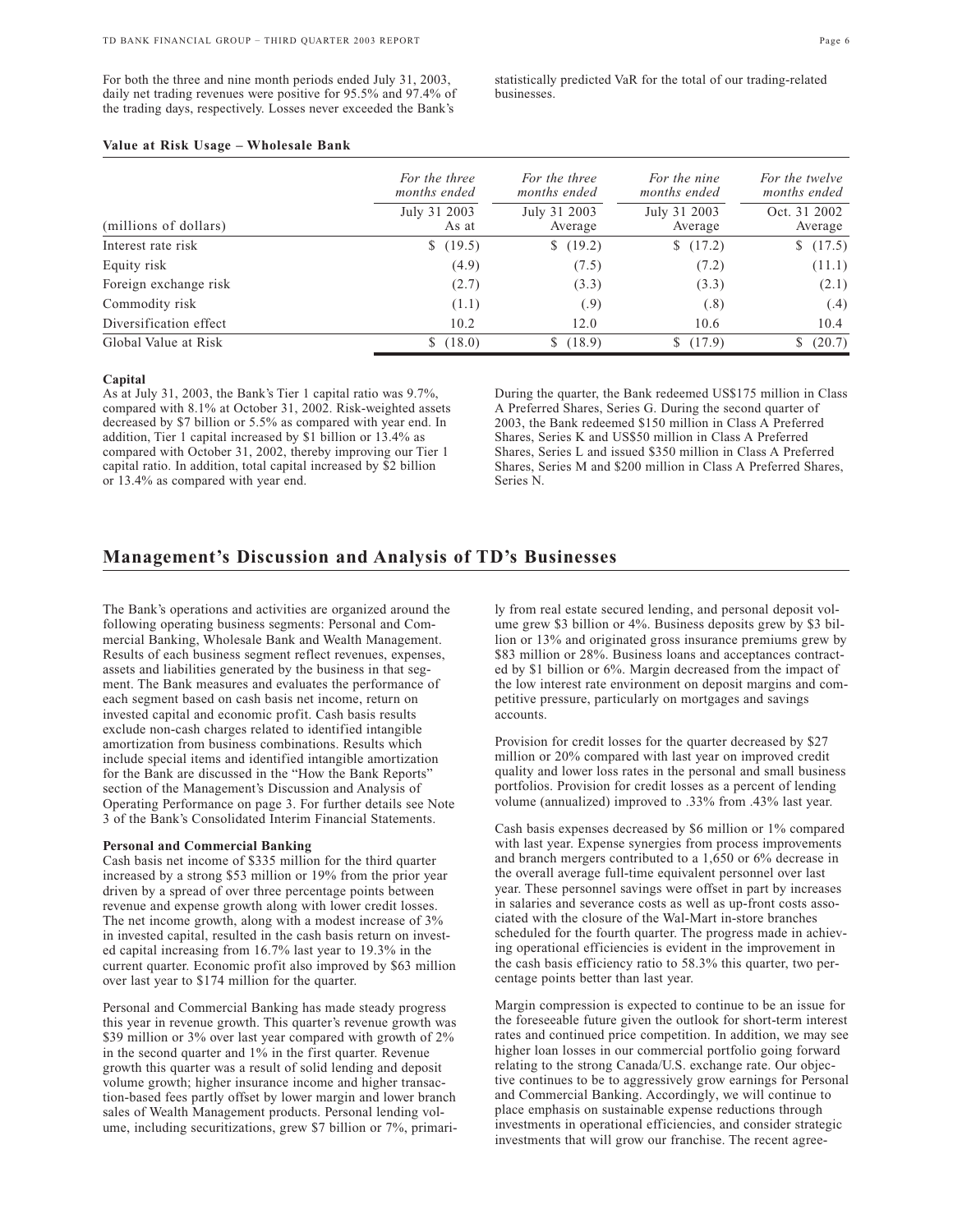ment in principle to acquire 57 branches from Laurentian Bank represents a significant opportunity to grow our franchise and enhance market presence in Ontario and Western Canada. The agreement provides for the acquisition of the retail branches and a loan portfolio valued at approximately \$2.0 billion and a deposit portfolio valued at approximately \$1.9 billion for the purchase price premium of \$112.5 million over net asset value. Subject to regulatory approvals, the deal is expected to close on October 31, 2003.

## **Wholesale Bank**

Wholesale Bank had a solid performance in the third quarter with cash basis net income of \$172 million. For the second quarter of 2003, the Wholesale Bank reported a net loss of \$120 million including the restructuring costs and goodwill impairment charges related to the U.S. equity options business, which resulted in a \$422 million pre-tax charge (\$289 million after-tax). In the third quarter of 2002, the Wholesale Bank reported a net loss of \$542 million primarily as a result of establishing \$1,132 million in provisions for credit losses. The cash basis return on invested capital for the quarter was 16.8% compared with (51.8)% in the same quarter last year. Economic profit for the quarter was \$37 million compared with \$(674) million in the same quarter last year.

Wholesale Bank's revenues are derived primarily from corporate lending, capital markets and investing activities. Total revenue for the quarter was \$547 million, compared with revenue of \$531 million in the same quarter last year. Lending revenues were down from last year reflecting a reduction in lending assets and higher costs for purchasing credit protection. This is consistent with our strategy to reduce the capital and risk employed in the corporate lending portfolio. Stronger year-over-year capital markets revenues, which include advisory, underwriting, trading, facilitation and execution services, more than offset the decline in lending revenues. Equity underwriting revenues increased as a result of stronger market activity. Interest rate and credit derivatives trading revenues improved due to higher client activity and more stability in the debt capital markets. This was partially offset by weaker trading revenues in equity structured products. Revenues from investing activities were relatively flat year-over-year as higher securities gains were offset by declining asset levels and lower yields.

The Wholesale Bank released \$40 million of the sectoral provisions established for the non-core portfolio. No provisions for credit loss were established for the core portfolio in the quarter. The credit quality of the core portfolio remains strong as all loans within this portfolio are performing. In the third quarter of 2002, the Wholesale Bank reported provisions for credit losses of \$1,132 million. This charge included \$850 million of sectoral provisions for loan losses.

Non-interest expenses were \$317 million, compared with \$248 million last year. The increase over last year is attributable to a significant reduction in variable compensation in the third quarter of last year due to the large provisions for credit losses established during the quarter.

We have made good progress in managing the non-core portfolio. The portfolio has been reduced from \$11.2 billion in outstanding loans at October 31, 2002 to \$6.2 billion at July 31, 2003. The sectoral provision declined by \$135 million in the quarter. The decline is due to transferring \$95 million from the sectoral provision to establish specific reserves and \$40 million release of the sectoral provision.

Overall, the Wholesale Bank had a solid performance in the third quarter. While market conditions continue to be challenging, improvement was noted in the general level of corporate and market activity as some of the geopolitical uncertainties abated.

## **Wealth Management**

Wealth Management's third quarter cash basis net income was \$82 million, an improvement of \$381 million from the second quarter and \$64 million from the same quarter last year. Included in the second quarter results was pre-tax \$334 million of write downs and restructuring costs within TD Waterhouse International (\$328 million after-tax). Cash basis net income in North America was \$88 million, an increase of \$43 million or 93% over the second quarter and an increase of \$42 million or 91% over the same period last year. Results in North America have benefited from increased trading activity as investor confidence improves offset by foreign exchange. Net loss from International units was \$6 million including restructuring expenses in the U.K. of \$5 million. The cash basis return on invested capital for the quarter was 11.1% compared with 2.1% in the same quarter last year. Economic loss for the quarter was \$6 million compared with \$87 million last year.

Total cash basis revenue increased \$60 million or 11% from prior year to \$584 million, and increased \$136 million or 30% from prior quarter. Second quarter revenue included a loss of \$39 million for write downs related to the TD Waterhouse International joint ventures. The remainder of the increase resulted primarily from increased discount brokerage trading activity with trades per day increasing 15% versus prior year and 40% over the second quarter. Current quarter results also benefited from the restructuring of TD Waterhouse International units, begun in 2002.

Cash basis expenses were \$465 million in the third quarter, a decrease of \$261 million from the prior quarter and \$15 million from the prior year. Included in the second quarter results were goodwill impairment charges and restructuring expenses of \$295 million in TD Waterhouse International. Expenses for the North American operations decreased \$7 million from the prior year as a result of reductions in the cost base of operations due to expense reduction initiatives and foreign exchange and increased from second quarter by \$38 million reflecting premises and equipment write-offs in TD Waterhouse and higher trade-related costs.

Assets under management totaled \$113 billion, an increase of \$3 billion over second quarter and \$1 billion from October 31, 2002 due to the improvement in the capital markets. Assets under administration totaled \$259 billion at the end of the third quarter, representing \$25 billion in growth from October 31, 2002.

Subsequent to the quarter end, trading volumes have declined but we are optimistic that once the traditionally slower summer months have passed, market activity will continue its upward trend into September. Wealth Management continues to focus on cost management and, as a result, is in a position to quickly contribute positively to the Bank results as market activity increases.

## **Corporate**

The Corporate segment includes non-controlling interests in subsidiaries, certain gains on dispositions of businesses, real estate investments, the effect of securitizations, treasury management, general provisions for credit losses, certain taxable equivalent adjustments, corporate level tax benefits and residual unallocated revenues and expenses.

During the current quarter, the Corporate segment had an operating cash basis net income of \$31 million. The results include interest income earned on income tax refunds of \$35 million after-tax, securitization gain of \$11 million after-tax and tax recoveries of \$13 million. This income was offset by costs associated with net treasury activities and net unallocated revenues, expenses and taxes. The results for the third quarter of 2002, include a special gain of \$18 million after-tax related to the sale of the Bank's custody business.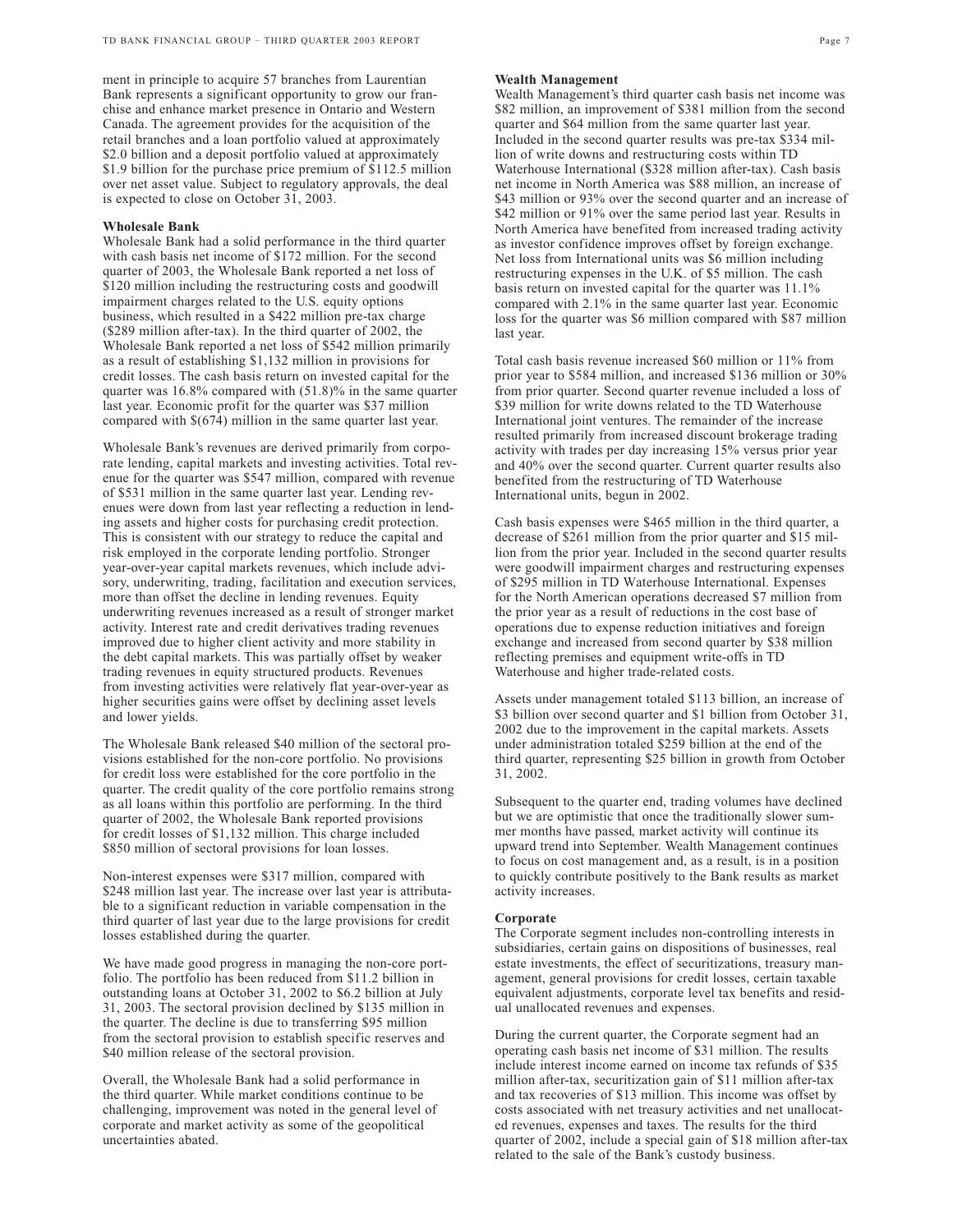# **Consolidated Interim Statement of Operations**

(unaudited, in millions of dollars)

|                                                                                    |                     |                          | For the three months ended For the nine months ended |                          |
|------------------------------------------------------------------------------------|---------------------|--------------------------|------------------------------------------------------|--------------------------|
|                                                                                    | July 31<br>2003     | July 31<br>2002          | July 31<br>2003                                      | July 31<br>2002          |
| <b>Interest income</b>                                                             |                     |                          |                                                      |                          |
| Loans                                                                              | \$1,962             | \$2,006                  | \$5,793                                              | 5,798<br>S               |
| Securities                                                                         | 819                 | 892                      | 2,609                                                | 2,797                    |
| Deposits with banks                                                                | 59                  | 43                       | 141                                                  | 91                       |
|                                                                                    | 2,840               | 2,941                    | 8,543                                                | 8,686                    |
| Interest expense                                                                   |                     |                          |                                                      |                          |
| Deposits                                                                           | 1,052               | 1,187                    | 3.240                                                | 3.565                    |
| Subordinated notes and debentures                                                  | 59                  | 50                       | 165                                                  | 145                      |
| Other obligations                                                                  | 327                 | 300                      | 901                                                  | 1,064                    |
|                                                                                    | 1,438               | 1,537                    | 4,306                                                | 4,774                    |
| Net interest income                                                                | 1,402               | 1,404                    | 4,237                                                | 3,912                    |
| <b>Provision for credit losses</b>                                                 | 59                  | 1,250                    | 269                                                  | 1,975                    |
| Net interest income after credit loss provision                                    | 1,343               | 154                      | 3,968                                                | 1,937                    |
| Other income<br>Investment and securities services                                 | 579                 | 522                      | 1,565                                                | 1,625                    |
| Credit fees                                                                        | 113                 | 100                      | 331                                                  | 337                      |
| Net investment securities gains (losses)                                           | 18                  | (8)                      | $\qquad \qquad -$                                    | 40                       |
| Trading income (loss)                                                              | (19)                | (73)                     | 126                                                  | 465                      |
| Service charges                                                                    | 168                 | 151                      | 476                                                  | 439                      |
| Loan securitizations                                                               | 60                  | 63                       | 161                                                  | 165                      |
| Card services                                                                      | 74                  | 64                       | 205                                                  | 183                      |
| Insurance                                                                          | 112                 | 95                       | 301                                                  | 275                      |
| Trust fees                                                                         | 19                  | 18                       | 55                                                   | 58                       |
| Gain on sale of mutual fund record keeping and custody business                    |                     | 22                       |                                                      | 40                       |
| Write down of investment in joint ventures                                         |                     | $\overline{\phantom{0}}$ | (39)                                                 |                          |
| Other                                                                              | 69                  | 84                       | 149                                                  | 248                      |
|                                                                                    | 1,193               | 1,038                    | 3,330                                                | 3,875                    |
| Net interest and other income                                                      | 2,536               | 1,192                    | 7,298                                                | 5,812                    |
| Non-interest expenses                                                              |                     |                          |                                                      |                          |
| Salaries and employee benefits                                                     | 959                 | 868                      | 2,817                                                | 2,764                    |
| Occupancy including depreciation                                                   | 178                 | 154                      | 483                                                  | 451                      |
| Equipment including depreciation                                                   | 150                 | 172                      | 473                                                  | 490                      |
| Amortization of intangible assets                                                  | 186                 | 241                      | 597                                                  | 772                      |
| Restructuring costs (Note 7)                                                       | 5                   | $\qquad \qquad -$        | 92                                                   |                          |
| Goodwill impairment (Note 8)                                                       |                     | $\overline{\phantom{0}}$ | 624                                                  |                          |
| Other                                                                              | 405                 | 447                      | 1,318                                                | 1,414                    |
|                                                                                    | 1,883               | 1,882                    | 6,404                                                | 5,891                    |
| Income (loss) before provision for (benefit of)                                    |                     |                          |                                                      |                          |
| income taxes                                                                       | 653                 | (690)                    | 894                                                  | (79)                     |
| Provision for (benefit of) income taxes                                            | 129                 | (298)                    | 250                                                  | (256)                    |
| Net income (loss) before non-controlling                                           |                     |                          |                                                      |                          |
| interest in subsidiaries<br>Non-controlling interest in net income of subsidiaries | 524<br>23           | (392)<br>13              | 644<br>69                                            | 177<br>48                |
|                                                                                    |                     |                          |                                                      |                          |
| Net income (loss)<br><b>Preferred dividends</b>                                    | 501<br>21           | (405)<br>23              | 575<br>66                                            | 129                      |
| Net income (loss) applicable to common shares                                      | $\mathbf{s}$<br>480 | $\mathbb S$<br>(428)     | \$<br>509                                            | 70<br>59<br>$\mathbb{S}$ |
|                                                                                    |                     |                          |                                                      |                          |
| Average number of common shares outstanding (millions)                             |                     |                          |                                                      |                          |
| Basic                                                                              | 651.3               | 641.5                    | 648.5                                                | 640.3                    |
| Diluted                                                                            | 655.3               | 646.6                    | 652.4                                                | 646.8                    |
| Earnings (loss) per common share                                                   |                     |                          |                                                      |                          |
| Basic                                                                              | \$<br>.74           | \$<br>(.67)              | \$<br>.78                                            | \$<br>.09                |
| Diluted                                                                            | .73                 | (.67)                    | .78                                                  | .09                      |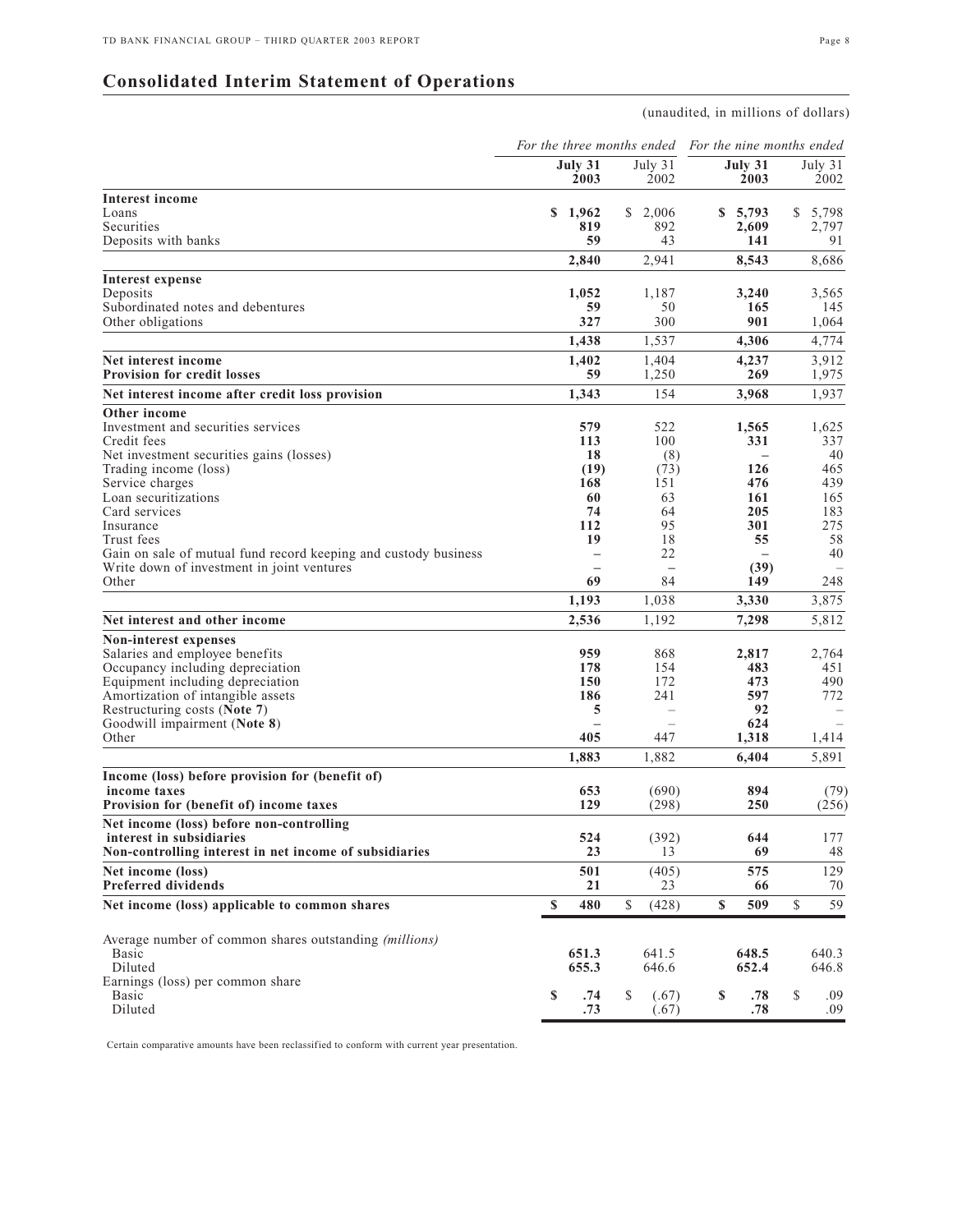# **Consolidated Interim Balance Sheet**

|                                                                                                       |                     | (unaudited, in millions of dollars) |  |  |  |
|-------------------------------------------------------------------------------------------------------|---------------------|-------------------------------------|--|--|--|
|                                                                                                       |                     | As at                               |  |  |  |
|                                                                                                       | July 31<br>2003     | Oct. 31<br>2002                     |  |  |  |
| Assets                                                                                                |                     |                                     |  |  |  |
| <b>Cash resources</b>                                                                                 |                     |                                     |  |  |  |
| Cash and non-interest-bearing deposits with other banks<br>Interest-bearing deposits with other banks | S<br>1,548<br>6,265 | \$<br>1,902<br>4,636                |  |  |  |
|                                                                                                       |                     |                                     |  |  |  |
|                                                                                                       | 7,813               | 6,538                               |  |  |  |
| Securities purchased under resale agreements                                                          | 26,643              | 13,060                              |  |  |  |
| <b>Securities</b>                                                                                     |                     |                                     |  |  |  |
| Investment<br>Trading                                                                                 | 28,359<br>65,000    | 28,802<br>53,395                    |  |  |  |
|                                                                                                       | 93,359              | 82,197                              |  |  |  |
|                                                                                                       |                     |                                     |  |  |  |
| Loans (net of allowance for credit losses)<br>Residential mortgages                                   | 53,667              | 52,784                              |  |  |  |
| Consumer instalment and other personal                                                                | 39,869              | 36,332                              |  |  |  |
| Business and government                                                                               | 26,542              | 33,511                              |  |  |  |
|                                                                                                       | 120,078             | 122,627                             |  |  |  |
| Other                                                                                                 |                     |                                     |  |  |  |
| Customers' liability under acceptances                                                                | 7,030               | 7,719                               |  |  |  |
| Trading derivatives' market revaluation                                                               | 27,767              | 25,739                              |  |  |  |
| Intangible assets                                                                                     | 2,786               | 3,383                               |  |  |  |
| Goodwill (Note 8)                                                                                     | 2,323<br>1,443      | 3,134                               |  |  |  |
| Land, buildings and equipment<br>Other assets                                                         | 12,973              | 1,634<br>12,009                     |  |  |  |
|                                                                                                       | 54,322              | 53,618                              |  |  |  |
| <b>Total assets</b>                                                                                   | \$302,215           | \$278,040                           |  |  |  |
|                                                                                                       |                     |                                     |  |  |  |
| <b>Liabilities</b>                                                                                    |                     |                                     |  |  |  |
| <b>Deposits</b>                                                                                       |                     |                                     |  |  |  |
| Personal                                                                                              | \$104,455           | \$100,942                           |  |  |  |
| Banks<br>Business and government                                                                      | 19,303<br>74,870    | 16,800<br>71,448                    |  |  |  |
|                                                                                                       | 198,628             | 189,190                             |  |  |  |
|                                                                                                       |                     |                                     |  |  |  |
| Other<br>Acceptances                                                                                  | 7,030               | 7,719                               |  |  |  |
| Obligations related to securities sold short                                                          | 19,683              | 17,058                              |  |  |  |
| Obligations related to securities sold under repurchase agreements                                    | 13,820              | 8,655                               |  |  |  |
| Trading derivatives' market revaluation                                                               | 27,409              | 25,954                              |  |  |  |
| Other liabilities                                                                                     | 16,305              | 10,830                              |  |  |  |
|                                                                                                       | 84,247              | 70,216                              |  |  |  |
| Subordinated notes and debentures (Note 5)                                                            | 5,143               | 4,343                               |  |  |  |
| Non-controlling interest in subsidiaries                                                              | 1,250               | 1,250                               |  |  |  |
| <b>Shareholders' equity</b>                                                                           |                     |                                     |  |  |  |
| Capital stock (Note 6)                                                                                |                     |                                     |  |  |  |
| Preferred                                                                                             | 1,535               | 1,485                               |  |  |  |
| Common                                                                                                | 3,078               | 2,846                               |  |  |  |
| Contributed surplus<br>Retained earnings                                                              | 7<br>8,327          | 8,710                               |  |  |  |
|                                                                                                       | 12,947              | 13,041                              |  |  |  |
| Total liabilities and shareholders' equity                                                            | \$302,215           | \$278,040                           |  |  |  |
|                                                                                                       |                     |                                     |  |  |  |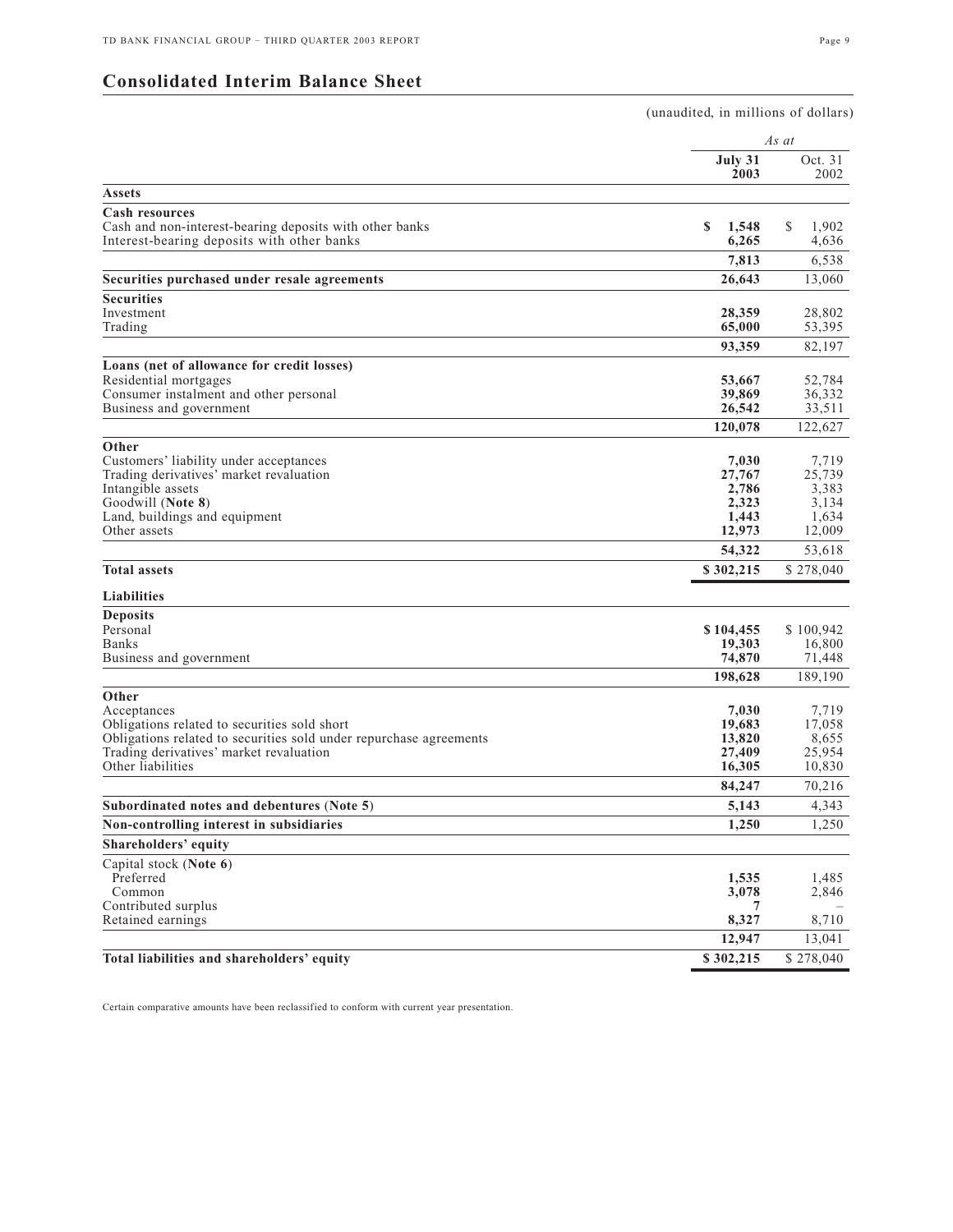# **Consolidated Interim Statement of Cash Flows**

## (unaudited, in millions of dollars)

|                                                                                                                      |                                          | For the three months ended       |                               | For the nine months ended |  |
|----------------------------------------------------------------------------------------------------------------------|------------------------------------------|----------------------------------|-------------------------------|---------------------------|--|
|                                                                                                                      | July 31<br>2003                          | July 31<br>2002                  | July 31<br>2003               | July $31$<br>2002         |  |
| Cash flows from (used in) operating activities                                                                       |                                          |                                  |                               |                           |  |
| Net income (loss)                                                                                                    | \$<br>501                                | \$<br>(405)                      | \$<br>575                     | \$<br>129                 |  |
| Adjustments to determine net cash flows                                                                              |                                          |                                  |                               |                           |  |
| Provision for credit losses                                                                                          | 59                                       | 1,250                            | 269                           | 1,975                     |  |
| Restructuring costs                                                                                                  | 5                                        |                                  | 98                            |                           |  |
| Depreciation                                                                                                         | 79                                       | 81                               | 227                           | 228                       |  |
| Amortization of intangible assets                                                                                    | 186                                      | 241                              | 597                           | 772                       |  |
| Goodwill impairment                                                                                                  |                                          | $-$                              | 624                           |                           |  |
| Gain on sale of mutual fund record keeping and custody business<br>Stock option expense                              | $\overline{\phantom{0}}$<br>$\mathbf{2}$ | (22)<br>$\overline{\phantom{0}}$ | $\overline{\phantom{0}}$<br>7 | (40)                      |  |
| Net investment securities (gains) losses                                                                             | (18)                                     | 8                                | $\equiv$                      | (40)                      |  |
| Changes in operating assets and liabilities                                                                          |                                          |                                  |                               |                           |  |
| Future income taxes                                                                                                  | (2)                                      | (254)                            | (155)                         | (508)                     |  |
| Current income taxes payable                                                                                         | 189                                      | (104)                            | 603                           | (220)                     |  |
| Interest receivable and payable                                                                                      | 5                                        | (522)                            | 127                           | (415)                     |  |
| Trading securities                                                                                                   | (1, 484)                                 | 3,556                            | (11,605)                      | (810)                     |  |
| Unrealized gains and amounts receivable on derivatives contracts                                                     | 1,131                                    | (9,668)                          | (2,028)                       | (5,232)                   |  |
| Unrealized losses and amounts payable on derivatives contracts                                                       | (1,887)                                  | 8,497                            | 1,455                         | 4,277                     |  |
| Other                                                                                                                | 2,344                                    | (1,049)                          | 3,655                         | (412)                     |  |
| Net cash from (used in) operating activities                                                                         | 1,110                                    | 1.609                            | (5,551)                       | (296)                     |  |
| Cash flows from (used in) financing activities                                                                       |                                          |                                  |                               |                           |  |
| Deposits                                                                                                             | (13,205)                                 | 3,869                            | 9,438                         | 13,031                    |  |
| Securities sold under repurchase agreements                                                                          | (8,293)                                  | (2,371)                          | 5,165                         | 4,691                     |  |
| Securities sold short                                                                                                | 358                                      | (549)                            | 2,625                         | 2,034                     |  |
| Issuance of subordinated notes and debentures                                                                        | 903                                      | 4                                | 905                           | 6                         |  |
| Repayment of subordinated notes and debentures                                                                       | (21)                                     | (1)                              | (105)                         | (818)                     |  |
| Common shares issued for cash, net of expenses                                                                       |                                          |                                  |                               | 393                       |  |
| Common shares issued on exercise of options                                                                          | $\overline{7}$                           | 2                                | 28                            | 11                        |  |
| Common shares issued as a result of dividend reinvestment plan                                                       | 71                                       | 53                               | 204                           | 112                       |  |
| Common stock options settled in cash, net of income taxes                                                            |                                          | (1)                              |                               | (24)                      |  |
| Issuance of preferred shares                                                                                         |                                          | $\overline{\phantom{0}}$         | 550                           |                           |  |
| Redemption of preferred shares                                                                                       | (251)                                    | $\overline{\phantom{0}}$         | (477)                         |                           |  |
| Dividends paid on $-$ preferred shares                                                                               | (21)                                     | (23)                             | (66)                          | (70)                      |  |
| - common shares                                                                                                      | (183)                                    | (180)                            | (545)                         | (538)                     |  |
| Other                                                                                                                |                                          | 2                                |                               |                           |  |
| Net cash from (used in) financing activities                                                                         | (20, 635)                                | 805                              | 17,722                        | 18,828                    |  |
| Cash flows from (used in) investing activities                                                                       |                                          |                                  |                               |                           |  |
| Interest-bearing deposits                                                                                            | (677)                                    | (1,100)                          | (1,629)                       | (2,203)                   |  |
| Activity in investment securities                                                                                    |                                          |                                  |                               |                           |  |
| Purchases<br>Proceeds from maturities                                                                                | (2,161)<br>2,101                         | (4,608)<br>874                   | (18, 586)                     | (10, 634)                 |  |
| Proceeds from sales                                                                                                  | 2,507                                    | 1,272                            | 5,318                         | 4,209<br>5,783            |  |
| Loans                                                                                                                | (1, 495)                                 | (4,029)                          | 13,711<br>(4,083)             | (6,838)                   |  |
| Proceeds from loan securitizations                                                                                   | 3,729                                    | 758                              | 6,363                         | (107)                     |  |
| Land, buildings and equipment                                                                                        | (43)                                     | (110)                            | (36)                          | (68)                      |  |
| Securities purchased under resale agreements                                                                         | 15,754                                   | 4,260                            | (13, 583)                     | (7, 867)                  |  |
| Acquisitions and dispositions less cash and cash equivalents                                                         |                                          | 31                               |                               | (1,094)                   |  |
| Net cash from (used in) investing activities                                                                         | 19,715                                   | (2,652)                          | (12, 525)                     | (18, 819)                 |  |
| Net changes in cash and cash equivalents                                                                             | 190                                      | (238)                            | (354)                         | (287)                     |  |
| Cash and cash equivalents at beginning of period                                                                     | 1,358                                    | 1,912                            | 1,902                         | 1,961                     |  |
| Cash and cash equivalents at end of period represented<br>by cash and non-interest-bearing deposits with other banks | \$1,548                                  | \$1,674                          | \$1,548                       | \$<br>1,674               |  |
|                                                                                                                      |                                          |                                  |                               |                           |  |
| Supplementary disclosure of cash flow information                                                                    | \$1,529                                  | 1,742                            | \$4,469                       | 5,366                     |  |
| Amount of interest paid during the period<br>Amount of income taxes paid during the period                           | 77                                       | S.                               | 205                           | S<br>451                  |  |
| Dividends per common share                                                                                           | .28                                      | (23)<br>.28                      | .84                           | .84                       |  |
|                                                                                                                      |                                          |                                  |                               |                           |  |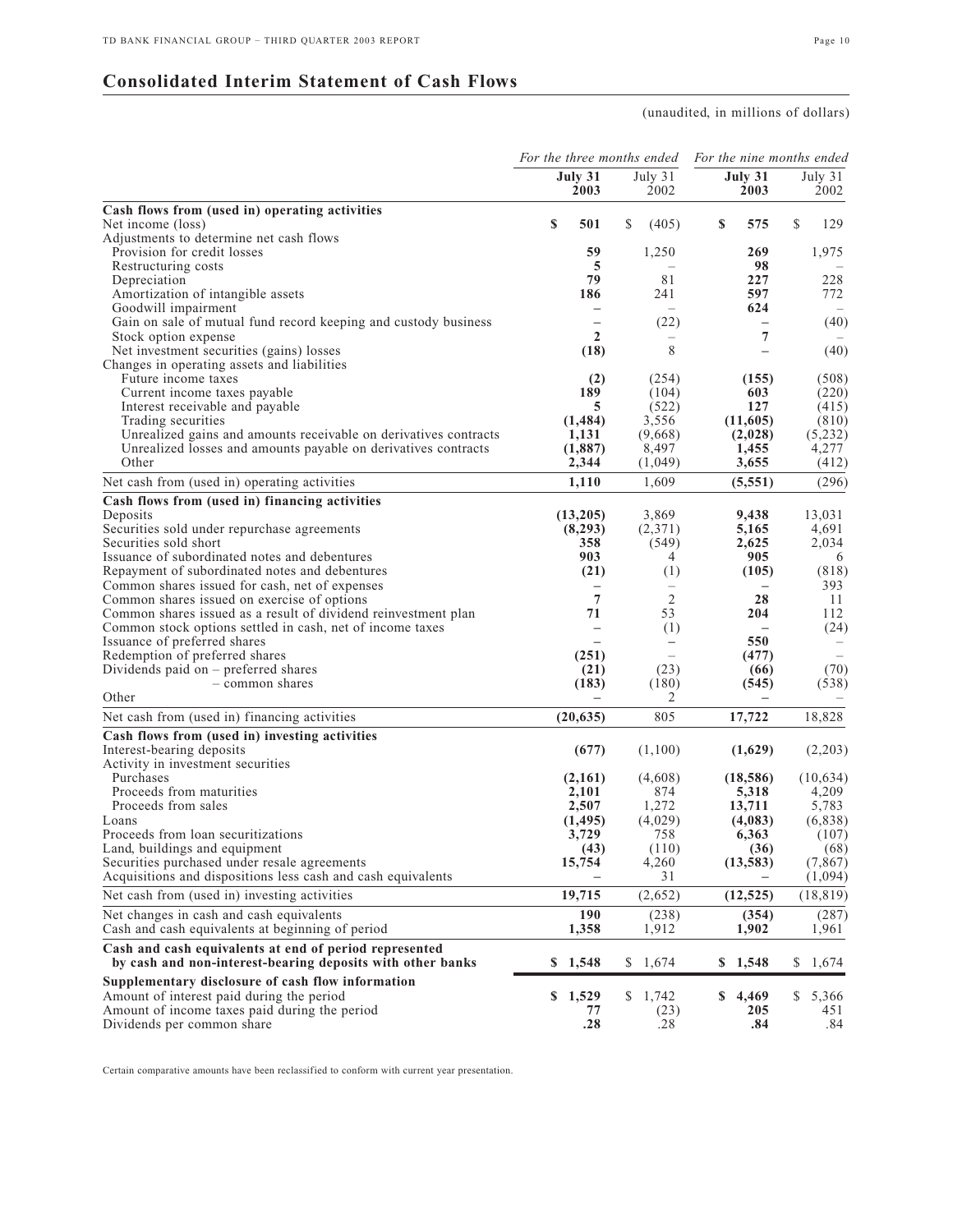# **Consolidated Interim Statement of Changes in Shareholders' Equity**

(unaudited, in millions of dollars)

|                                                                                                                                                                                                                                                            | For the nine months ended |                                      |                                                    |  |
|------------------------------------------------------------------------------------------------------------------------------------------------------------------------------------------------------------------------------------------------------------|---------------------------|--------------------------------------|----------------------------------------------------|--|
|                                                                                                                                                                                                                                                            | July 31                   | 2003                                 | July 31<br>2002                                    |  |
| <b>Preferred shares</b><br>Balance at beginning of period<br>Translation adjustment on shares issued in a foreign currency<br>Proceeds from shares issued for cash<br>Share redemptions                                                                    | S<br>1,485                | (23)<br>550<br>(477)                 | 1,492<br>S.<br>(1)                                 |  |
| Balance at end of period                                                                                                                                                                                                                                   | 1,535                     |                                      | 1,491                                              |  |
| <b>Common shares</b><br>Balance at beginning of period<br>Proceeds from shares issued for cash<br>Proceeds from shares issued on exercise of options<br>Proceeds from shares issued as a result of dividend reinvestment plan                              | 2,846                     | 28<br>204                            | 2,259<br>400<br>11<br>112                          |  |
| Balance at end of period                                                                                                                                                                                                                                   | 3,078                     |                                      | 2,782                                              |  |
| <b>Contributed surplus</b><br>Balance at beginning of period<br>Stock option expense (Note 1)                                                                                                                                                              |                           | $\overline{7}$                       |                                                    |  |
| Balance at end of period                                                                                                                                                                                                                                   |                           | 7                                    |                                                    |  |
| <b>Retained earnings</b><br>Balance at beginning of period<br>Net income (loss)<br>Preferred dividends<br>Common dividends<br>Foreign currency translation adjustments, net of income taxes<br>Stock options settled in cash, net of income taxes<br>Other | 8,710                     | 575<br>(66)<br>(545)<br>(338)<br>(9) | 9,653<br>129<br>(70)<br>(538)<br>51<br>(24)<br>(7) |  |
| Balance at end of period                                                                                                                                                                                                                                   | 8,327                     |                                      | 9,194                                              |  |
| <b>Total common equity</b>                                                                                                                                                                                                                                 | 11,412                    |                                      | 11,976                                             |  |
| Total shareholders' equity                                                                                                                                                                                                                                 | \$12,947                  |                                      | \$13,467                                           |  |

## **Notes to Consolidated Interim Financial Statements** (unaudited)

*These consolidated interim financial statements should be read in conjunction with the Bank's consolidated financial statements for the year ended October 31, 2002. The consolidated interim financial statements have been prepared in accordance with Canadian generally accepted accounting principles and follow the same accounting policies and methods of application as the Bank's consolidated financial statements for the year ended October 31, 2002 except as discussed in Note 1.* 

**NOTE 1:** CHANGES IN ACCOUNTING POLICY As of November 1, 2002, the Bank adopted a new accounting standard on stock-based compensation. As permitted, under the standard, the Bank has elected to adopt the fair value method of accounting for stock options. For the third quarter of 2003, the Bank recognized compensation expense of \$2 million for stock option awards and \$7 million for the nine month period ended July 31, 2003 in the Consolidated Interim Statement of Operations. No compensation expense is recorded for stock options awarded and outstanding prior to adoption of the new accounting standard. The fair value of options granted was estimated at the date of grant using the Black-Scholes valuation model with the following assumptions: (i) risk-free interest rate of 4.29%, (ii) expected option life of

5.5 years, (iii) expected volatility of 32.3% and (iv) expected dividend yield of 3.04%. During the nine months ended July 31, 2003, 4,065,116 options were granted with a weightedaverage fair value of \$8.94 per option.

As of February 1, 2003, the Bank prospectively adopted the new accounting guideline on disclosure of guarantees. The guideline stipulates the financial statement disclosures to be made by a guarantor about its obligations under certain guarantees, as detailed in Note 9.

On April 1, 2003, the Bank adopted two new Canadian Emerging Issues Committee abstracts on the accounting for severance and termination benefits and the accounting for costs associated with exit and disposal activities (including costs incurred in a restructuring). The new abstracts generally require recognition of costs related to severance, termination and exit and disposal activities in the period when they are incurred rather than at the date of commitment to an exit or disposal plan.

**NOTE 2:** ALLOWANCE FOR CREDIT LOSSES The Bank's allowance for credit losses at July 31, 2003 and July 31, 2002 is shown in the table on the following page.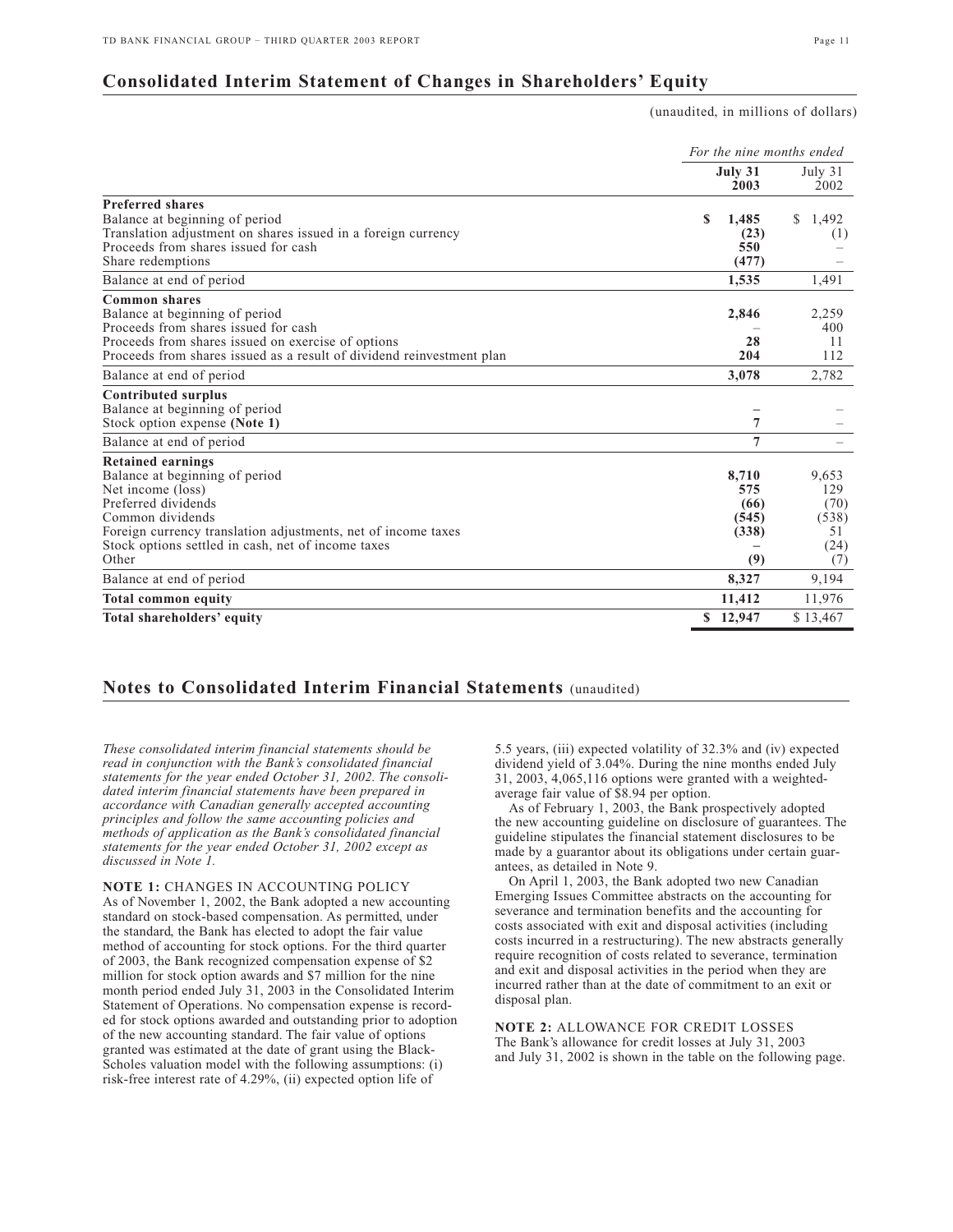|                                                                |                                                                         | <b>July 31 2003</b> |  |                          |              |         |          | July 31 2002                                         |    |       |  |         |     |     |   |         |
|----------------------------------------------------------------|-------------------------------------------------------------------------|---------------------|--|--------------------------|--------------|---------|----------|------------------------------------------------------|----|-------|--|---------|-----|-----|---|---------|
| (millions of dollars)                                          | <b>Specific</b><br>Sectoral<br>General<br>allowance allowance allowance |                     |  |                          | <b>Total</b> |         | Specific | Sectoral<br>General<br>allowance allowance allowance |    |       |  | Total   |     |     |   |         |
| Balance at beginning of year<br>Provision for credit losses    | \$1.074                                                                 |                     |  | \$1.141                  |              | \$1,285 |          | \$3,500                                              | S. | 179   |  | \$1,141 | \$. |     | S | 1,320   |
| charged to the Consolidated<br>Interim Statement of Operations |                                                                         | 309                 |  |                          |              | (40)    |          | 269                                                  |    | 1,105 |  |         |     | 870 |   | 1,975   |
| Transfer from sectoral to specific<br>$Write-offs1$            |                                                                         | 501<br>(1, 175)     |  | $\overline{\phantom{m}}$ |              | (501)   |          | (1, 175)                                             |    | (572) |  |         |     |     |   | (572)   |
| Recoveries<br>Other, including foreign                         |                                                                         | 91                  |  |                          |              | 37      |          | 128                                                  |    | 99    |  |         |     |     |   | 99      |
| exchange rate changes                                          |                                                                         | (91)                |  |                          |              | (83)    |          | (174)                                                |    |       |  |         |     |     |   |         |
| Allowance for credit<br>losses at end of period                | S                                                                       | 709                 |  | \$1,141                  | S            | 698     |          | \$2,548                                              | S. | 812   |  | \$1,141 | S   | 870 |   | \$2,823 |
|                                                                |                                                                         |                     |  |                          |              |         |          |                                                      |    |       |  |         |     |     |   |         |

<sup>1</sup> For the nine months ended July 31, 2003, \$24 million of write-offs related to restructured loans (2002 – \$34 million).

## **NOTE 3:** SEGMENTED INFORMATION

The Bank's operations and activities are organized around the following businesses: Personal and Commercial Banking, Wholesale Bank and Wealth Management. Results for these segments for the three and nine months ended July 31, 2003 and July 31, 2002 are presented in the tables below.

## **NOTE 4:** LOAN SECURITIZATIONS

During the third quarter, the Bank securitized government guaranteed residential mortgage loans through the creation of mortgage-backed securities and received cash proceeds of \$2,339 million (Q3, 2002 – \$1,273 million). There are no expected credit losses as the mortgages are government guaranteed. The impact of this transaction on the Bank's net income for the quarter is immaterial.

## During the third quarter, the Bank also securitized \$1,500 million in credit card receivables and retained the rights to future excess interest on the receivables valued at \$27 million. The gain on sale, net of transaction fees and expenses was \$18 million (\$11 million after-tax). The Bank retained the responsibility for servicing the credit card receivables. The key assumptions used to value the sold and retained interests included a monthly payment rate of 36.5%, a discount rate of 3.89% and expected credit losses of 3.29%.

In addition, during the third quarter, the Bank securitized commercial mortgages of \$302 million (Q3, 2002 – \$89 million) and had maturities of previously securitized loans and credit card receivables of \$412 million  $(Q3, 2002 - $604$  million). As a result the third quarter net proceeds from loan securitizations were \$3,729 million  $(Q3, 2002 - $758$  million).

# **Results by business segment**

|                                                                                                                                                                                                      | Personal and<br><b>Commercial Banking</b>                            |  |  |  |  |  |  |
|------------------------------------------------------------------------------------------------------------------------------------------------------------------------------------------------------|----------------------------------------------------------------------|--|--|--|--|--|--|
| For the three months ended                                                                                                                                                                           | July 31<br>July 31<br>2002<br>2003                                   |  |  |  |  |  |  |
| Net interest income (on a taxable equivalent basis)<br>Provision for credit losses<br>Other income<br>Non-interest expenses excluding non-cash intangible amortization                               | 1,031<br>1,020<br>\$<br>-S<br>105<br>132<br>438<br>466<br>879<br>873 |  |  |  |  |  |  |
| Income (loss) before provision for (benefit of) income taxes and non-controlling interest<br>Provision for (benefit of) income taxes (TEB)<br>Non-controlling interest in net income of subsidiaries | 519<br>447<br>184<br>165                                             |  |  |  |  |  |  |
| Net income $(\text{loss}) - \text{cash basis}$                                                                                                                                                       | 282<br>335 S                                                         |  |  |  |  |  |  |
| Non-cash intangible amortization, net of income taxes<br>Net income (loss) – reported basis                                                                                                          |                                                                      |  |  |  |  |  |  |
| Total assets <i>(billions of dollars)</i> – balance sheet<br>- securitized                                                                                                                           | 113.4<br>S.<br>113.3 S<br>23.9<br>21.5                               |  |  |  |  |  |  |

|                                                                                                                                                                                                      | Personal and<br><b>Commercial Banking</b> |                 |  |  |  |  |  |
|------------------------------------------------------------------------------------------------------------------------------------------------------------------------------------------------------|-------------------------------------------|-----------------|--|--|--|--|--|
| For the nine months ended                                                                                                                                                                            | July 31<br>2003                           | July 31<br>2002 |  |  |  |  |  |
| Net interest income (on a taxable equivalent basis)                                                                                                                                                  | $$3,062$ S                                | 3,026           |  |  |  |  |  |
| Provision for credit losses<br>Other income                                                                                                                                                          | 332<br>1.328                              | 385<br>1,277    |  |  |  |  |  |
| Non-interest expenses excluding non-cash intangible amortization                                                                                                                                     | 2,590                                     | 2,615           |  |  |  |  |  |
| Income (loss) before provision for (benefit of) income taxes and non-controlling interest<br>Provision for (benefit of) income taxes (TEB)<br>Non-controlling interest in net income of subsidiaries | 1,468<br>518                              | 1,303<br>476    |  |  |  |  |  |
| Net income $(\text{loss})$ – cash basis                                                                                                                                                              | 950S                                      | 827             |  |  |  |  |  |
| Non-cash intangible amortization, net of income taxes                                                                                                                                                |                                           |                 |  |  |  |  |  |
| Net income $(\text{loss})$ – reported basis                                                                                                                                                          |                                           |                 |  |  |  |  |  |

1 The taxable equivalent basis adjustment is reflected in each segments' results and eliminated in the Corporate segment.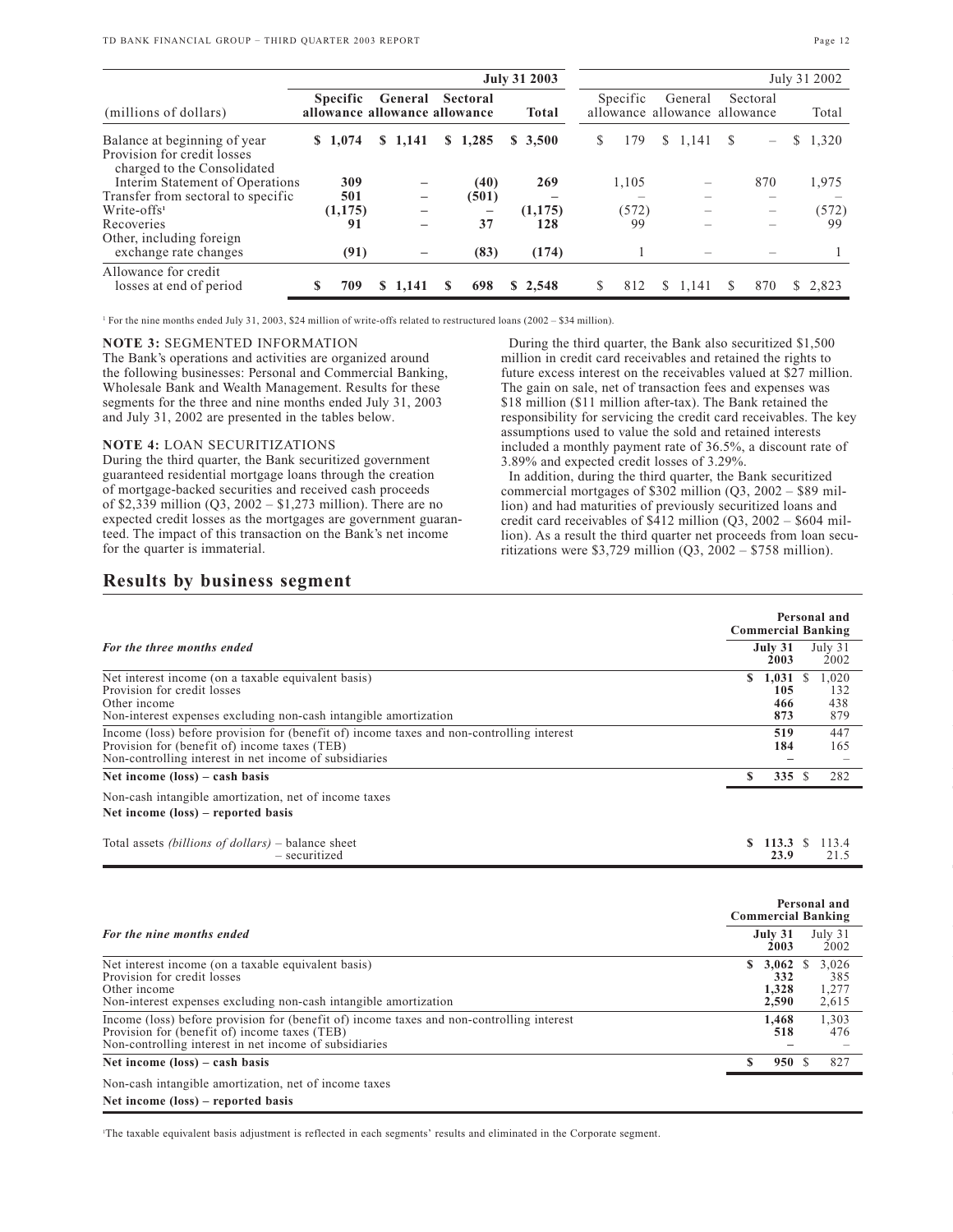**NOTE 5:** SUBORDINATED NOTES AND DEBENTURES On May 20, 2003, the Bank issued \$900 million aggregate principal amount of 5.69% subordinated medium term notes due June 3, 2018.

### **NOTE 6:** CAPITAL STOCK

| (thousands of shares)                | July 31<br>2003 | Oct. 31<br>2002 |
|--------------------------------------|-----------------|-----------------|
|                                      |                 |                 |
| Preferred shares issued by the Bank: |                 |                 |
| Class $A - Series G$                 |                 | 7,000           |
| $Class A - Series H$                 | 9,000           | 9,000           |
| $Class A - Series I$                 | 16              | 16              |
| $Class A - Series J$                 | 16,384          | 16,384          |
| Class $A - Series K$                 |                 | 6,000           |
| Class $A - Series L$                 |                 | 2,000           |
| Class $A - Series M$                 | 14,000          |                 |
| $Class A - Series N$                 | 8,000           |                 |
| Preferred shares issued by TD        |                 |                 |
| Mortgage Investment Corporation:     |                 |                 |
| Series A                             | 350             | 350             |
| Common shares $-$ outstanding        | 653,365         | 645,399         |
| Options to purchase common           |                 |                 |
| $shares - outstanding$               | 25,404          | 23,859          |

On May 1, 2003, the Bank redeemed all the outstanding Class A First Preferred Shares, Series G at the price of US\$25 per share.

On February 3, 2003, the Bank redeemed all the outstanding Class A First Preferred Shares, Series K at a price of \$25 per share and all the outstanding Class A First Preferred Shares, Series L at a price of US\$25 per share. In addition, on February 3, 2003, the Bank issued 14 million in Class A First

Preferred Shares, Series M ("Series M shares") for cash consideration of \$350 million or \$25 per share. The regular quarterly cash dividend payable per Series M share, if declared, is \$0.29375.

On April 30, 2003, the Bank issued 8 million in Class A First Preferred Shares, Series N ("Series N shares") for cash consideration of \$200 million or \$25 per share. The regular quarterly cash dividend payable per Series N share, if declared, is \$0.2875.

## **NOTE 7:** RESTRUCTURING COSTS

During the second quarter, the Bank announced a restructuring of the international unit of its wealth management business. Declining volumes in the discount brokerage business worldwide have resulted in excess capacity, which impacted the Bank's ability to profitably run a global brokerage model. Restructuring plans for this unit include a streamlining of the U.K. operations and discussions with joint venture partners to agree on appropriate plans to manage the business in light of current trading volumes. The Bank recognized a total of \$26 million of pre-tax restructuring costs, with \$21 million recognized in the second quarter and \$5 million recognized in the third quarter of fiscal 2003. The restructuring was completed by the end of the third quarter of fiscal 2003. Of the \$26 million in pre-tax restructuring costs, \$7 million relates to lease termination costs and other premises related expenses and the remainder of the restructuring costs of \$19 million relates to write downs of software and systems development costs.

During the second quarter, the Bank also announced a restructuring of its U.S. equity options business in its Wholesale Bank. Dramatic volume and margin declines have had a significantly negative impact on this business. Consequently, the Bank determined that it was necessary to

|                                   |                           |                                   |                         |                                                                  | (in millions of dollars)                                                     |
|-----------------------------------|---------------------------|-----------------------------------|-------------------------|------------------------------------------------------------------|------------------------------------------------------------------------------|
|                                   | <b>Wholesale Bank</b>     | Wealth Management                 |                         | Corporate <sup>1</sup>                                           | Total                                                                        |
| July 31<br>2003                   | July 31<br>2002           | July 31<br>2003                   | July 31<br>2002         | July 31<br>July 31<br>2002<br>2003                               | July 31<br>July 31<br>2002<br>2003                                           |
| \$<br>380 S<br>(40)<br>167<br>317 | 433<br>1,132<br>98<br>248 | $\mathbf{s}$<br>113<br>471<br>465 | S.<br>106<br>418<br>480 | \$<br>$(122)$ \$<br>(155)<br>(14)<br>(6)<br>89<br>84<br>34<br>42 | \$<br>1,402<br>S<br>1,404<br>1,250<br>59<br>1,038<br>1,193<br>1,641<br>1,697 |
| 270<br>98<br>-                    | (849)<br>(307)            | 119<br>37                         | 44<br>26                | (91)<br>(69)<br>(123)<br>(95)<br>23<br>13                        | 839<br>(449)<br>196<br>(211)<br>23<br>13                                     |
| \$<br>172 \$                      | (542)                     | S<br>82                           | 18<br>\$                | 31S<br>(9)<br>S                                                  | \$<br>620<br>\$<br>(251)                                                     |
|                                   |                           |                                   |                         |                                                                  | 119<br>154<br>501<br>(405)<br>-S                                             |
| 156.5 S<br>S<br>. 1               | 167.0<br>.2               | 20.4<br>S.                        | $\mathbb{S}$<br>20.0    | \$<br>12.0 S<br>9.2<br>(5.9)<br>(6.6)                            | S<br>309.6<br>\$<br>302.2<br>18.1<br>15.1                                    |

| <b>Wholesale Bank</b>                    |                                            | Wealth Management          |                                                                                        |                                       | Corporate <sup>1</sup>     |                                      | <b>Total</b>                          |
|------------------------------------------|--------------------------------------------|----------------------------|----------------------------------------------------------------------------------------|---------------------------------------|----------------------------|--------------------------------------|---------------------------------------|
| July 31<br>2003                          | July 31<br>2002                            | July 31<br>2003            | July 31<br>2002                                                                        | July 31<br>2003                       | July 31<br>2002            | July 31<br>2003                      | July 31<br>2002                       |
| $1,125$ \$<br>\$<br>(40)<br>545<br>1,398 | 1,061<br>1,649<br>1,039<br>959             | S<br>314<br>1,261<br>1,665 | 319<br>S.<br>1,337<br>1,459                                                            | $(264)$ \$<br>S<br>(23)<br>196<br>154 | (494)<br>(59)<br>222<br>86 | 4,237<br>\$<br>269<br>3,330<br>5,807 | 3,912<br>S<br>1,975<br>3,875<br>5,119 |
| 312<br>97                                | (508)<br>(207)<br>$\overline{\phantom{a}}$ | (90)<br>89                 | 197<br>93<br>$\hspace{1.0cm} \rule{1.5cm}{0.15cm} \hspace{1.0cm} \rule{1.5cm}{0.15cm}$ | (199)<br>(236)<br>69                  | (299)<br>(324)<br>48       | 1,491<br>468<br>69                   | 693<br>38<br>48                       |
| $\mathbf{s}$<br>215S                     | (301)                                      | S<br>(179)                 | 104<br>\$                                                                              | $(32)$ \$<br>S                        | (23)                       | S<br>954 \$                          | 607                                   |
|                                          |                                            |                            |                                                                                        |                                       |                            | 379<br>575 S<br>\$                   | 478<br>129                            |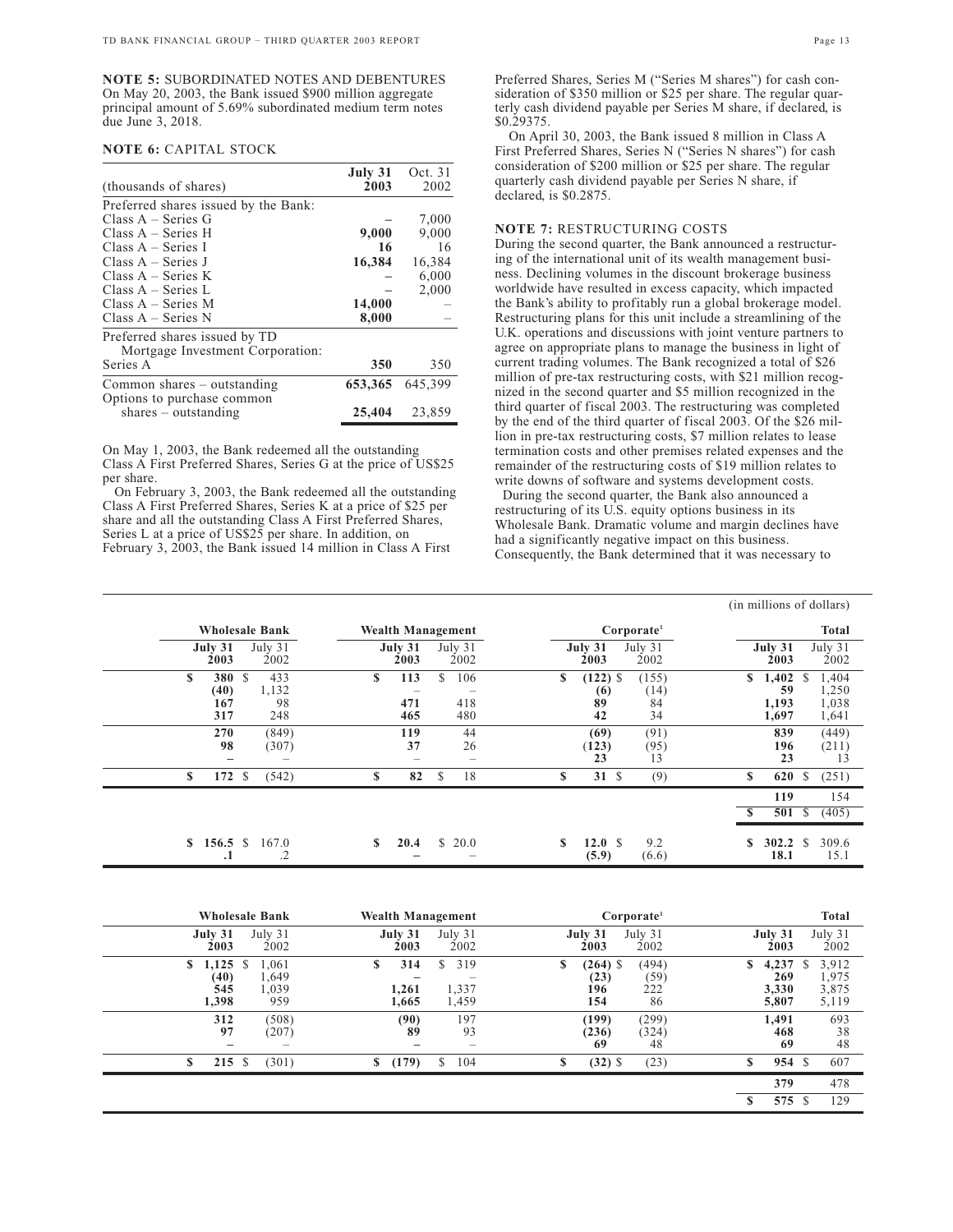shift its strategy and focus solely on the equity options group centered in Chicago. As a result, the Bank recognized a total of \$72 million of pre-tax restructuring costs in the second quarter of fiscal 2003. Of the \$72 million in pre-tax restructuring costs, \$31 million relates to severance and employee support costs, \$10 million relates to lease termination costs and other premises related expenses and the remainder of the

As at July 31, 2003, the total unutilized balance of restructuring costs of \$53 million shown below is included in other liabilities in the Consolidated Interim Balance Sheet.

|                                               | Human<br>Resources |    | Real   |    |            |   |       |    |       |    |
|-----------------------------------------------|--------------------|----|--------|----|------------|---|-------|----|-------|----|
| (millions of dollars)                         |                    |    | Estate |    | Technology |   | Other |    | Total |    |
| Balance at beginning of period                |                    | 14 |        | 29 | .ъ         |   |       | 20 |       | 74 |
| Restructuring costs arising during the period |                    |    |        |    |            |   |       |    |       |    |
| Wealth Management                             |                    |    |        |    |            |   |       |    |       |    |
| Amount utilized during the period             |                    |    |        |    |            |   |       |    |       |    |
| Personal and Commercial Banking               |                    |    |        |    |            |   |       |    |       | 4  |
| Wholesale Bank                                |                    |    |        |    |            |   |       |    |       |    |
| Wealth Management                             |                    |    |        |    |            | Q |       |    |       | 10 |
| Balance at end of period                      |                    |    |        | 24 |            | 4 |       |    |       | 53 |

### *For the nine months ended July 31, 2003*

|                                               |           | Human | Real   |     |            |    |       |    |       |
|-----------------------------------------------|-----------|-------|--------|-----|------------|----|-------|----|-------|
| (millions of dollars)                         | Resources |       | Estate |     | Technology |    | Other |    | Total |
| Balance at beginning of period                |           | 6     |        | 29  | S          |    |       | -  | 36    |
| Restructuring costs arising during the period |           |       |        |     |            |    |       |    |       |
| Wholesale Bank                                |           |       |        | 10  |            |    |       | 27 | 72    |
| Wealth Management                             |           |       |        |     |            | 19 |       |    | 26    |
| Amount utilized during the period             |           |       |        |     |            |    |       |    |       |
| Personal and Commercial Banking               |           |       |        |     |            |    |       |    | 15    |
| Wholesale Bank                                |           | 26    |        |     |            |    |       | 13 | 43    |
| Wealth Management                             |           |       |        |     |            | 18 |       |    | 23    |
| Balance at end of period                      |           |       |        | 2.4 |            | 4  |       | 14 | 53    |

### **NOTE 8:** GOODWILL IMPAIRMENT

During the second quarter, the Bank reviewed the value of goodwill assigned to the international unit of its wealth management business and determined that an impairment in value existed in this business given that the Bank's ability to profitably run a global brokerage business has been impacted by declining volumes in the discount brokerage business worldwide. As a result, a goodwill impairment loss of \$274 million has been charged to income in the second quarter of fiscal 2003.

In addition, during the second quarter, the Bank reviewed the value of goodwill assigned to its U.S. equity options business in its Wholesale Bank and determined that an impairment in value existed in this business given the dramatic volume and margin declines. The Bank determined that the benefits of the U.S. equity options acquisition in fiscal 2002 had not been realized. Consequently, a \$350 million pre-tax goodwill impairment charge was recognized in income in the second quarter of fiscal 2003 and a related future income tax asset of \$117 million was recorded for a net-of-tax charge of \$233 million.

## **NOTE 9:** GUARANTEES

A guarantee is defined to be a contract that contingently requires the Bank to make payments to a third party based on (i) changes in an underlying interest rate, foreign exchange rate, equity or commodity instrument, index or other variable, that is related to an asset, a liability or an equity security of the counterparty, (ii) failure of another party to perform under an obligating agreement, or (iii) failure of another third party to pay its indebtedness when due.

Significant guarantees that the Bank has provided to third parties include the following:

#### **Financial and performance standby letters of credit**

Financial and performance standby letters of credit represent irrevocable assurances that the Bank will make payments in the event that a customer cannot meet its obligations to third parties and they carry the same credit risk, recourse and

collateral security requirements as loans extended to customers. Generally, the term of these letters of credit does not exceed four years.

#### **Assets sold with recourse**

In connection with certain asset sales, the Bank typically makes representations about the underlying assets in which the Bank may have an obligation to repurchase the assets or indemnify the purchaser against any loss. The term of these guarantees does not exceed four years.

### **Credit enhancements**

The Bank guarantees payments to counterparties in the event that third party credit enhancements supporting asset pools are insufficient. The term of these credit facilities ranges from ten to seventeen years.

### **Written put options**

Written put options are agreements under which the Bank grants the buyer the future right, but not the obligation, to sell at or by a specified date, a specific amount of a financial instrument at a price agreed when the option is arranged and which can be physically or cash settled.

Written put options can be used by the counterparty to hedge foreign exchange, credit, commodity and interest rate risks. The Bank does not track, for accounting purposes, whether its clients enter into these derivative contracts for trading or hedging purposes and has not determined if the guaranteed party has the asset or liability related to the underlying. Accordingly, the Bank cannot ascertain which contracts are "guarantees" under the definition contained in the accounting guideline. The Bank employs a risk framework to define risk tolerances and establishes limits designed to ensure that losses do not exceed acceptable, predefined limits. Due to the nature of these contracts, the Bank cannot make a reasonable estimate of the potential maximum amount payable to the counterparties.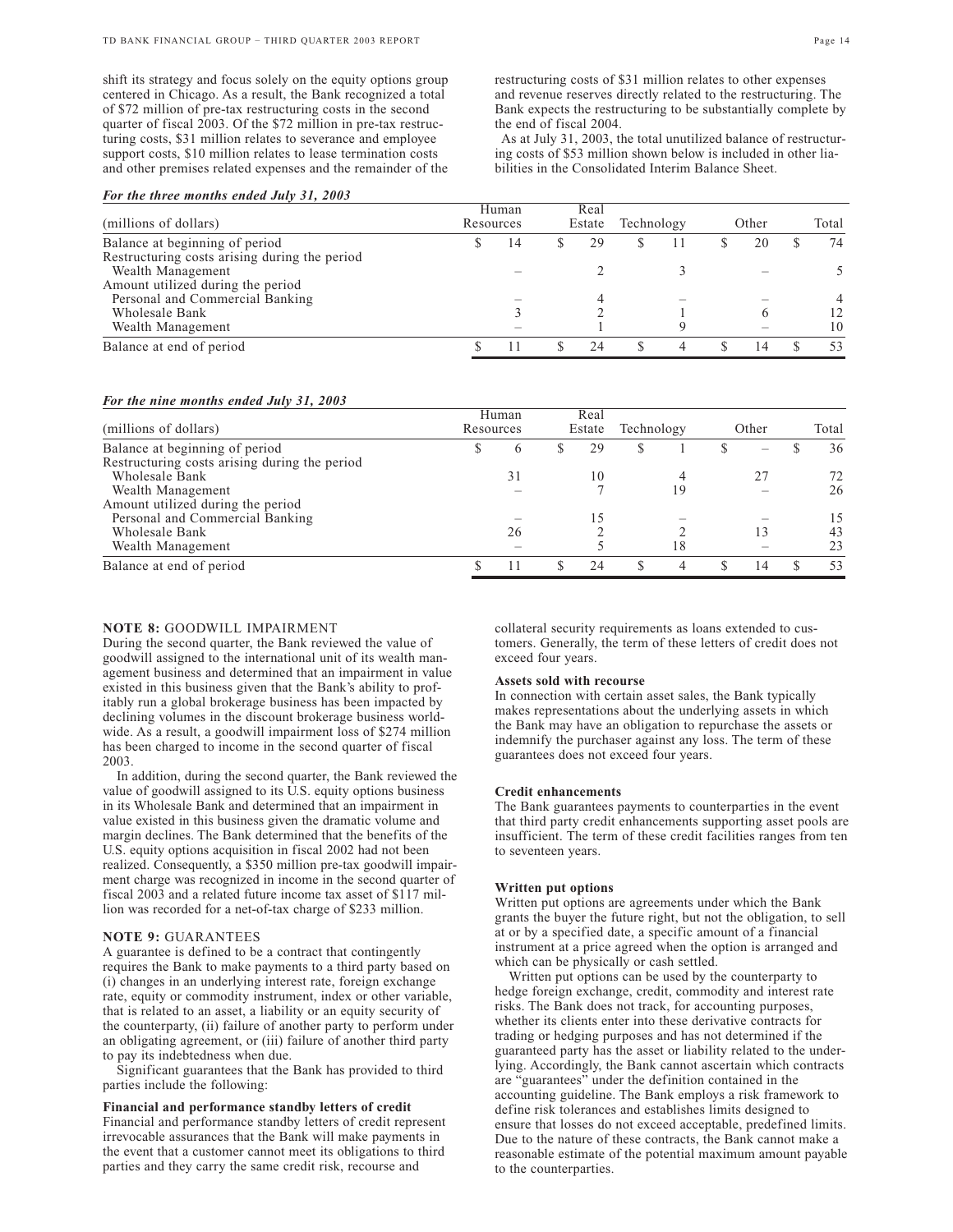## **Indemnification agreements**

In the normal course of operations, the Bank provides indemnifications in agreements with various counterparties in transactions such as service agreements, leasing transactions, and agreements relating to acquisitions and dispositions. Under these agreements, the Bank may be required to compensate counterparties for costs incurred as a result of various contingencies such as changes in laws and regulations and litigation claims. The nature of the indemnification agreements prevents the Bank from making a reasonable estimate of the maximum potential amount that the Bank would be required to pay such counterparties.

The table below summarizes at July 31, 2003, the maximum potential amount of future payments that could be made under the guarantee agreements without consideration of possible recoveries under recourse provisions or from collateral held or pledged. **July 31**

| (millions of dollars)                                                                                      | July 31<br>2003       |
|------------------------------------------------------------------------------------------------------------|-----------------------|
| Financial and performance<br>standby letters of credit<br>Assets sold with recourse<br>Credit enhancements | 7.327<br>1.921<br>128 |
| Total                                                                                                      | 9.376                 |

**NOTE 10:** FUTURE ACCOUNTING CHANGES During the second quarter, the Canadian Accounting Standards Board approved, a new accounting guideline on consolidation of variable interest entities. The guideline is harmonized with a recently issued U.S. standard for variable interest entities and will be effective in the Bank's second quarter of fiscal 2004. The Bank is currently evaluating the impact of the new guidance and as a result the impact is not yet quantifiable.

### **NOTE 11** : SUBSEQUENT EVENT

On August 15, 2003, the Bank announced the proposed acquisition of 57 Laurentian Bank branches outside the Province of Quebec, subject to regulatory approval. The all-cash purchase price reflects the value of assets acquired, less liabilities assumed plus a premium of \$112.5 million. The acquisition is expected to close on October 31, 2003.